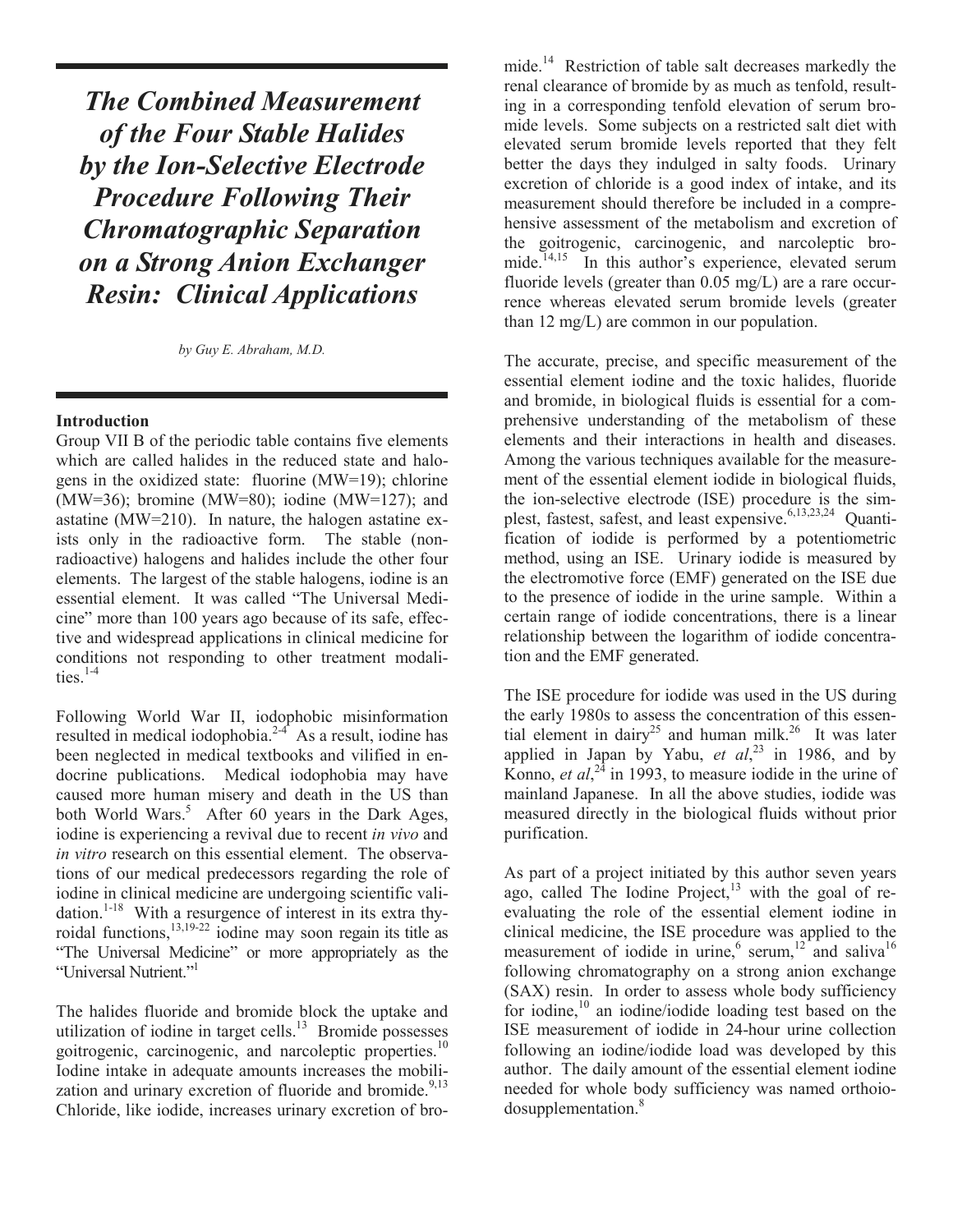The three biological fluids tested so far in the author's potentiometric R&D laboratory are urine, serum, and saliva. The chromatographic technique on SAX cartridges allowed the combined ISE measurement of iodide, fluoride, bromide, and chloride in these biological fluids.<sup>9,13,16</sup> These procedures were described in several publications<sup>11,12,14,15</sup> but not in detail. The combined measurement of the four stable halides in biological fluids are presented here in more detail. Health care professionals and commercial laboratories who wish to set up the ISE procedure will have access under one cover to practical guidelines for each phase of these techniques: the collection of biological fluids; the separation of the halides from each other by anion exchange chromatography; their measurements by the ISE procedure; and some clinical applications of these procedures.

#### **Collection of Biological Fluids**

*Urine Collection***:** The procedure for urine collection was previously described.<sup> $6,27$ </sup> For the sake of having all this information in one manuscript, the procedure is repeated here. Ingested iodates, inorganic iodine and iodide are quantitatively absorbed.<sup>13</sup> When the oral intake is not excessive, iodate is reduced to iodide in the intestinal tract.<sup>28</sup> Iodine is partly reduced in the intestinal tract, but a significant amount is absorbed as iodine.<sup>29,30</sup> Target cells have a mechanism to transfer peripheral iodide inside the cells by an active process.<sup>16</sup> However, recent evidence suggests that iodine is passively transferred across the cell membrane. $31$  Peripheral iodide is cleared efficiently by the kidneys within 24 hours after ingestion, with a daily renal clearance rate of 43.5 L of plasma.<sup>11</sup>

The measurement of iodide in a spot urine sample is a rough estimate of inorganic iodate, iodine, and iodide intake. Spot urine iodide measurement is the procedure used in epidemiological studies. However, it must be emphasized that the spot test is not reliable for whole body iodine sufficiency. $10,11$  The iodine/iodide loading test requiring a 24-hour urine collection following the iodine load has been standardized and correlates well with clinical response to orthoiodosupplementation.<sup>10,13,17</sup>

Prior to ingesting the iodine load, the first void sample is usually discarded. However, the iodide level in this spot urine may be used to confirm that the subject/patient has not ingested the iodine supplementation for 24-48 hours prior to the loading test. This is of value when the loading test is repeated following orthoiodosupplementation. If the subject/patient did not stop the iodine supplementation for at least 24 hours pre-load, a carryover effect of the iodine ingested the previous day will result in an overestimation of the percentage of the load excreted.

The following instructions for the 24-hour urine collection during the loading test apply to both pre- and postorthoiodosupplementation.

- 1) Discard the first morning urine of Day 1. However, it may be used as a spot urine collection if the loading test is performed postorthoiodosupplementation. A low iodide level in the spot sample confirms that the subject/patient has not ingested the iodine supplementation for 24-48 hours prior to the test.
- 2) Take four tablets of Iodoral® 12.5 mg with a glass of water.
- 3) Collect all urine samples for 24 hours following ingestion of the loading dose. Include the first morning urine on Day 2. A 3-liter plastic bottle appropriate for the 24-hour collection can be obtained from VWR Scientific Product (PN# 60872-564). The 16-ounce urine collection cup is available from General Bottle Supply Co., phone (323) 581-2001 (PN# T31216-1).
- 4) At the end of the 24-hour collection, shake the 3-liter bottle well. Measure the volume of the urine in the 3-liter bottle by looking at markings on the side of the bottle, and pour 1-2 oz. into a 2-ounce plastic bottle (VWR Scientific Product, PN# 16126-041). Two plastic 2-ounce bottles should be supplied in case the 24-hour urine volume is greater than 3 L. Have the patient return the other empty 2-ounce bottle with your package, if the total volume is 3 L or less.
- 5) If the 3-liter bottle is full before the end of the collection, the same 3-liter bottle can be used to continue collection after measuring the total volume:
	- A) Measure the volume of the urine in the 3 liter bottle by looking at the markings on the side of the bottle. Pour 1-2 oz. of urine in the 2-ounce plastic bottle. Write name, date and volume of urine on the 2-ounce bottle. Write on the label "Part 1 of 2 collections."
	- B) Discard the urine in the 3-liter bottle. Use the same 3-liter bottle to continue collection.
	- C) At the end of the 24-hour collection, measure the volume of the urine again and repeat step 5A. Write "Part 2 of 2 collections."
	- D) When the patient's information form is completed, under total volume, write: "Collected in 2 parts, both sample bottles enclosed."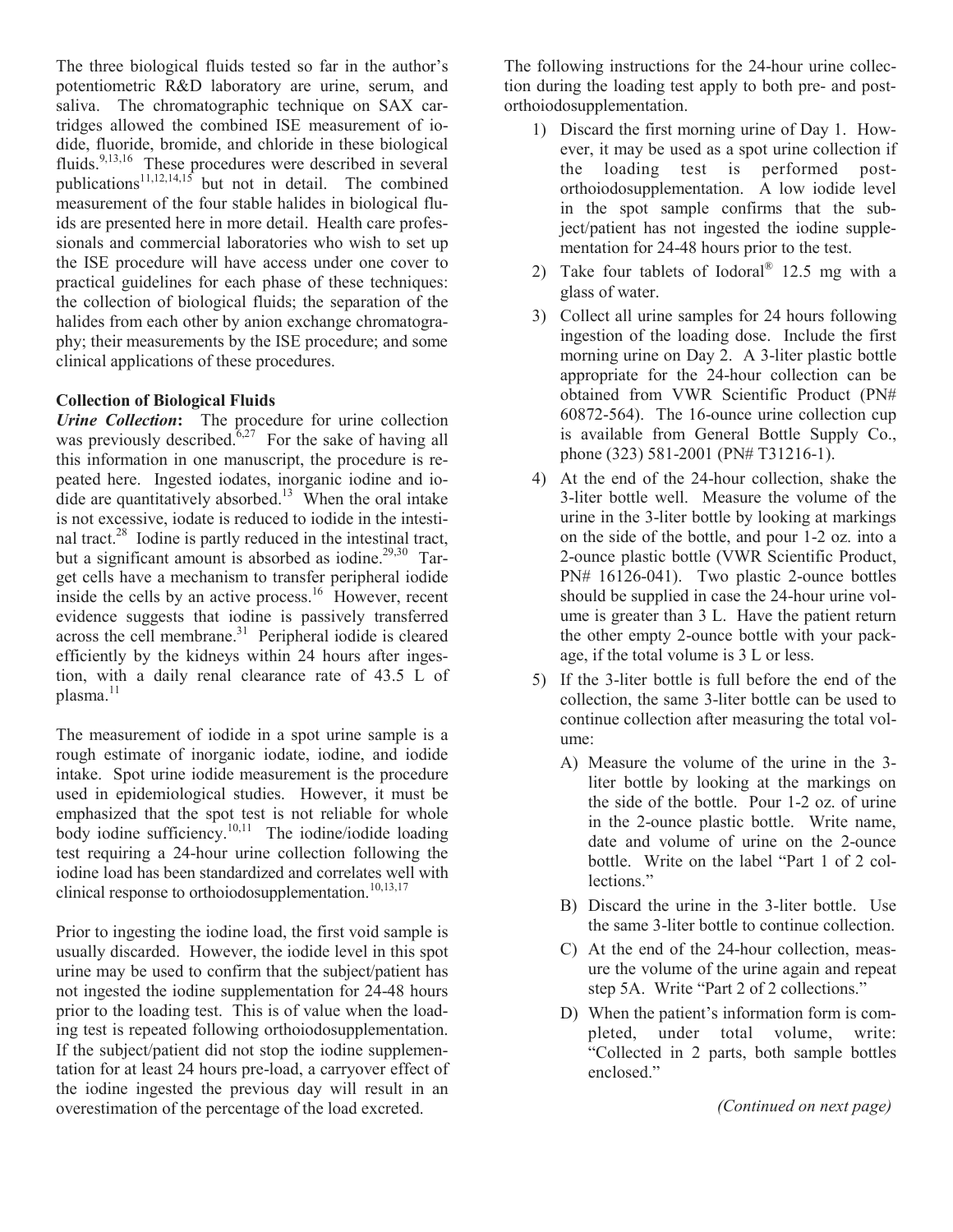E) The concentration of iodide in the 24-hour urine collection will be the sum of both values obtained in the two specimens. Please note that in this case, you will be performing two measurements instead of one to compute the percentage load excreted. For example, you measure 6 mg/L in collection Part 1 with a volume of 3 L, and you measure 4 mg/L in collection Part 2 with a volume 1.5 L. The computation of the total amount of iodide excreted is: Part  $1 = 6$ mg/L  $\times$  3 L = 18 mg; Part 2 = 4 mg/L  $\times$  1.5  $L = 6$  mg; Total = 24 mg; The percentage excreted  $= 48\%$ .

The food grade coloring FD and C Green #3 is added at a concentration of 1 ml of a 1% solution per liter of urine. It is used for its antiseptic properties and also as a marker for spent chromatography cartridges.<sup>6</sup> Sodium azide at a final concentration of 0.01% is usually the antiseptic used during collection of urine samples.<sup>23</sup> FD and C Green #3 (Warner Jenkinson Company, St. Louis, Missouri) and sodium azide (Spectrum PN# S1666) can both be used for maximum inhibition of mold and bacteria. In the author's research laboratory, the combined addition of FD and C Green #3 and sodium azide is used routinely for urine, serum, and saliva samples. An aqueous solution containing 15% sodium azide and 1% FD and C Green #3 is added to urine samples at one drop per ounce and to serum and saliva samples at one drop per 5-8 ml.

*Serum Collection***:** Plasma contains fibrinogen which may coagulate and impair the flow of eluate through the cartridges during chromatographic separation of the halides. This causes an increased pressure in the cartridges which results in a distortion of the elution profile. For this reason, serum samples are recommended. After venipuncture and collection of 10-15 ml of whole blood in red top tubes without separator gel, let the blood clot and retract. Centrifuge the clotted blood. Decant 5-8 ml of serum in plastic tubes containing one drop of an aqueous solution containing 15% sodium azide and 1% FD and  $C \#3$ .

*Saliva Collection***:** After rinsing the mouth with water two to three times to remove any food particles, collection of saliva for a total volume of 5-8 ml can be done passively by letting it flow through a straw into a test tube or by spitting into a container with a wide opening. One drop of an aqueous solution containing 15% sodium azide and 1% FD and C Green #3 is added to the collecting vial. Xylitol and citric acid which increase saliva flow may be used in patients who cannot produce

enough saliva within 5-10 minutes. Centrifuge saliva to remove coagulated mucus which interferes with the chromatographic separation of the halides.

Combining the loading test with the measurements of serum and saliva iodide 24 hours post-load gives an assessment of iodine sufficiency of the whole body and efficiency of the cellular uptake and utilization of peripheral iodide.<sup>16</sup> This is called the triple test for the combined assessment of sufficiency and efficiency. The biological fluids are stable for up to one week at room temperature when collected in containers with sodium azide and FD and C Green #3. However, it is best to freeze the samples if they are not processed within 48 hours of collection.

## **Chromatographic Separation of Halides from Biological Fluids**

In order to improve the specificity of the ISE procedure, the halides are separated from each other by solid phase partition on Strong Anion Exchanger (SAX) columns and cartridges prior to their ISE measurement.

Materials used in anion exchange chromatography are composed of three components attached together and placed in a column or a cartridge: the base or backbone support; the functional group or ion exchanger; and the counter ion available for exchange. For backbone, styrene divinyl benzene (SDB) was preferred over silica gel because it is more rugged, less sensitive to pH changes, and possesses a higher capacity. For example, SAX columns with silica backbone are available from Varian and Associates (Harbor City, California) with a capacity of 0.85 m Eq/gm of resin. However, with SDB backbone, Altech (Deerfield, Illinois) quotes a figure of 1.5 m Eq/gm, a 75% greater capacity to exchange anions. This translates into the ability to process a 75% greater volume of urine for the same amount of resin.

Strong anion exchangers are quaternary amines versus weak anion exchangers, which are primary, secondary and tertiary amines. Strong anion exchangers are always charged at any pH. Therefore, elution of the analate of interest could be achieved by increasing the ionic strength of the elution solvent without adding any acid. Data are available for strong anion exchangers regarding the relative selectivity of halides.<sup>32</sup> With fluoride as unity, chloride has a relative selectivity of 10; bromide 28; and iodide 87. The higher the number, the stronger the binding of the halide to the anion exchanger. The stronger the binding of the halide to the ion exchanger, the higher the ionic strength required for elution. By adding sodium nitrate to the biological fluid at an ionic strength high enough to elute fluoride, chloride, and bro-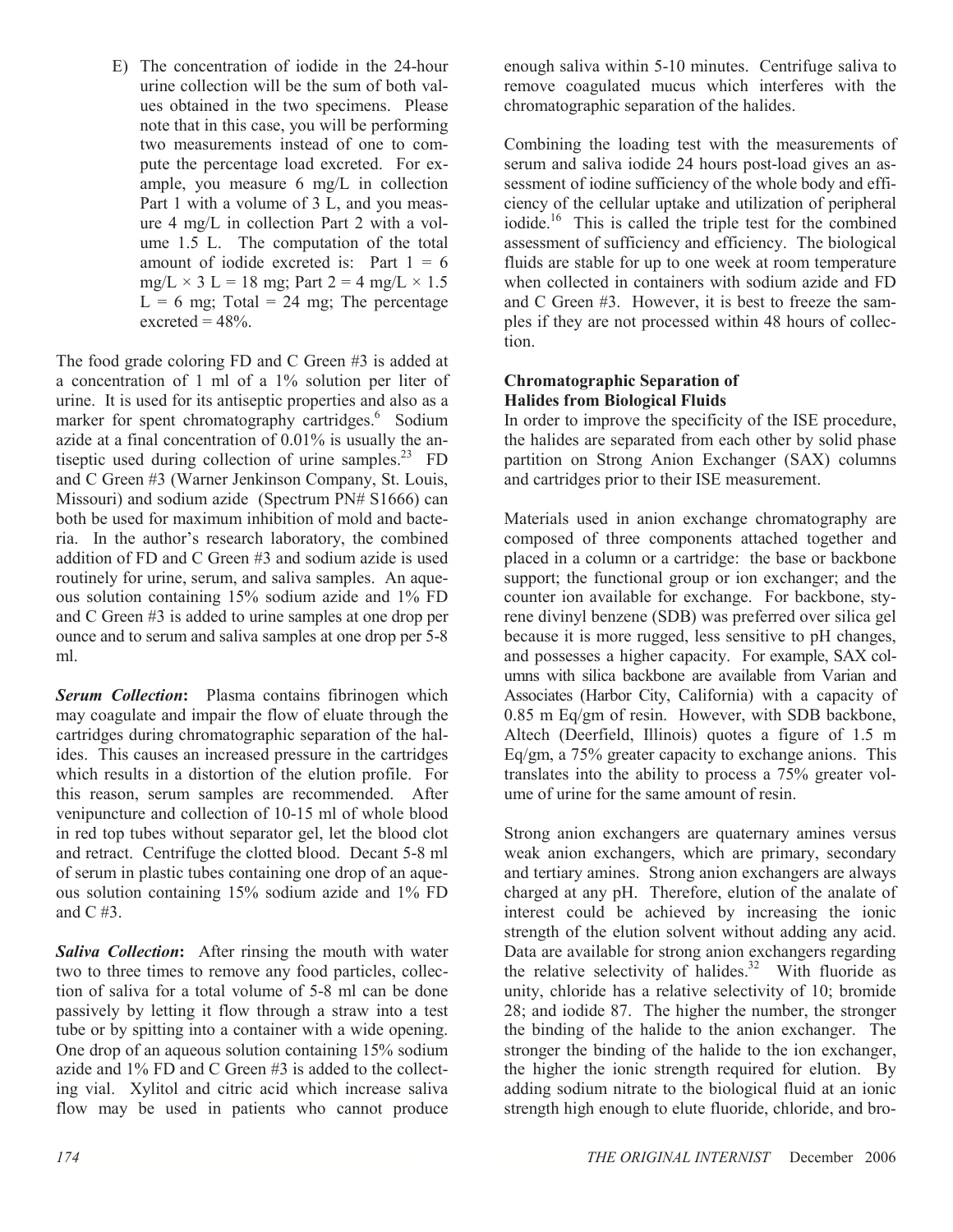

mine with the biological fluid, but not high enough to elute iodide, a high degree of purity of the iodide fraction could be achieved in a 2-step procedure, even though the other halides were not separated from each other.

When the decision was made in early 2002, to measure urine iodide levels *in situ* and to use a chromatographic separation of the halides prior to measurement to improve specificity, the only available chromatographic manifolds affordable for a small laboratory were the positive pressure manifolds and the vacuum manifolds. Two vacuum manifolds capable of handling 10 samples and 30 samples were purchased by the Optimox Potentiometric R&D Laboratory from Applied Separation, Inc. (Allentown, Pennsylvania). To generate a vacuum in the vacuum manifold, the Benchtop Vacuum Station from Altech was chosen because it was capable of maintaining a preset vacuum. For the separation of halides, the SAX resin from Altech was tested in columns containing from 100-600 mg of resin. The 500-

milligram column with a 15-milliliter reservoir was chosen. A 3-step procedure using increasing concentrations of an aqueous solution of  $NaNO<sub>3</sub>$  yielded the halides shown in Figure 1. The eluted urine contained fluoride and 75-80% of the chloride. Some 20-25% of the chloride was retained on the column, together with bromide and iodide. A wash of the column with 10 ml of 0.5N  $NaNO<sub>3</sub>$  eluted the retained chloride and the bromide. Quantitative recovery of iodide (>95%) was achieved with 5 ml 5N NaNO<sub>3</sub>.<sup>6</sup>

Although the iodide fraction did not contain the other halides, the chloride fraction was not completely separated from the fluoride and bromide fractions. This procedure was used to measure urine iodide levels during the early phase of The Iodine Project, and the specificity was confirmed by the high degree of correlation observed when values of urine iodide by the ISE procedure were compared with corresponding values by the ICP-MS technique.<sup>6</sup> The correlation was better with low iodide levels than levels post-orthoiodosupplementation.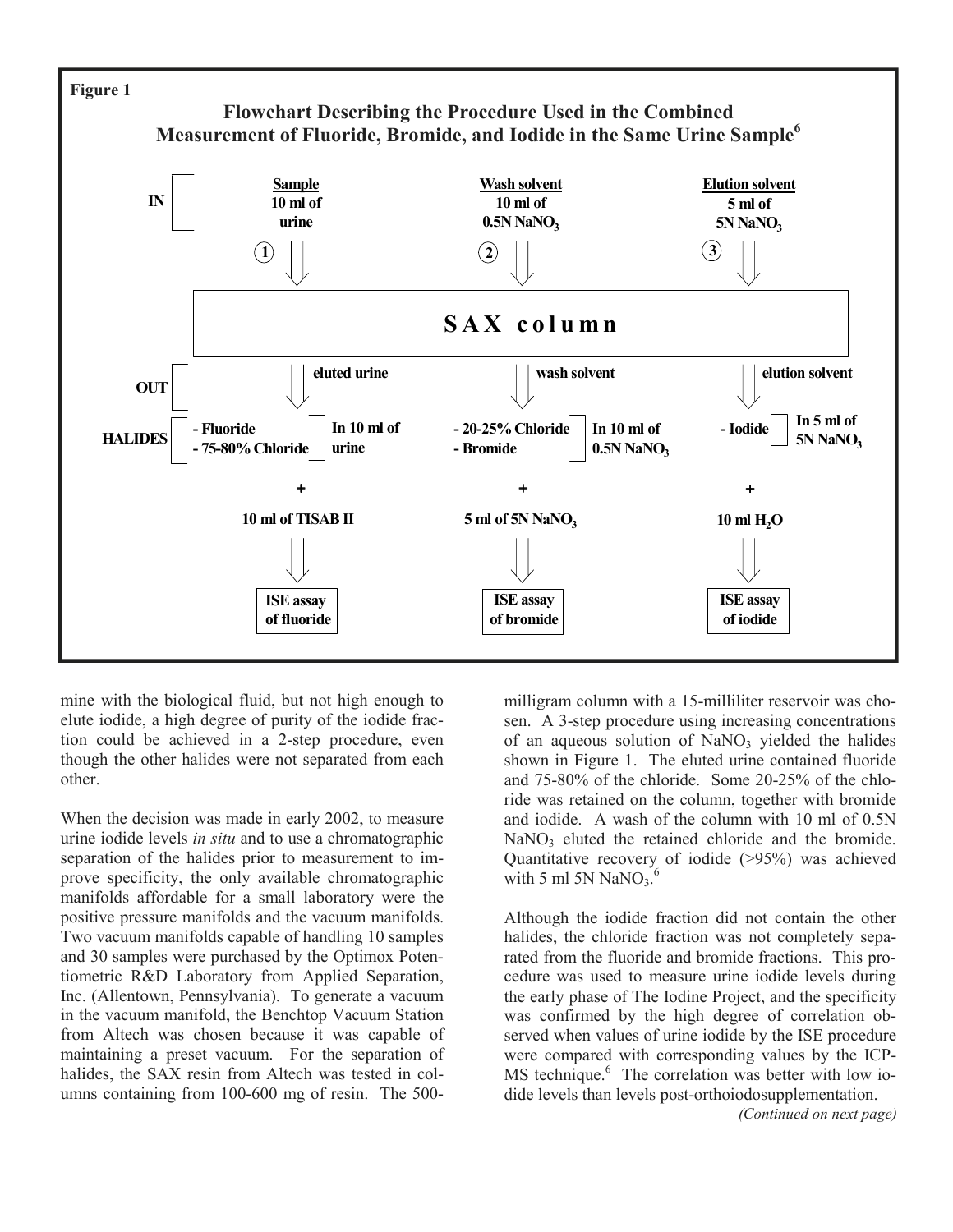In order to improve the specificity, precision and accuracy in the measurement of the other halides, the chromatographic purification of iodide from the other halides by solid state partition on anion exchange resins was modified. Instead of the 500-milligram column with a 10-milliliter reservoir (Altech #309750), the 600 milligram syringe cartridge (Altech  $\#21907$ ) was used.<sup>12</sup> Both chromatographic systems contain the same SAX resin.<sup>6</sup> The vacuum manifold connected to a vacuum pump was replaced with the Positive Displacement Manifolds (PDM-40, PDM-20, and PDM-6), capable of running 40, 20 and six samples, respectively, in the same batch. The PDMs were designed by the author with the assistance of precision machinists who built the units in aluminum.

The concentrations of  $\text{NaNO}_3$  used for the elution of the halides were modified from a 3-step procedure to a 4 step procedure.<sup>12</sup> Pilot studies were performed with standards of the halides in order to optimize the new system. In the 500-milligram column, fluoride was eluted with the biological fluid together with 75-80% of the chloride. With the 600-milligram cartridge, chloride came first with the eluted sample. The 4-step procedure using the 600-milligram cartridges had a much greater resolution power in separating the halides from each other than the 3-step procedure with the 500-milligram column. The sequence of the elution procedure used for the cartridges is displayed in Figure 2. This elution sequence resulted in an excellent separation of the halides with less than 2% overlap (Table 1).

As previously discussed, the stronger the binding of the halide to the ion exchanger, the higher the ionic strength required for elution. By increasing the ionic strength of the biological fluid with sodium nitrate to elute fluoride, chloride, and bromide with the biological fluid, but not high enough to elute iodide, a high degree of purity of the iodide fraction could be achieved in a 2-step procedure.



Chloride, fluoride, bromide, and iodide measured by prior chromatography on the anion-exchange resin cartridge SAX 600 mg fitted with 10-milliliter plastic syringes in a positive displacement manifold.<sup>12</sup>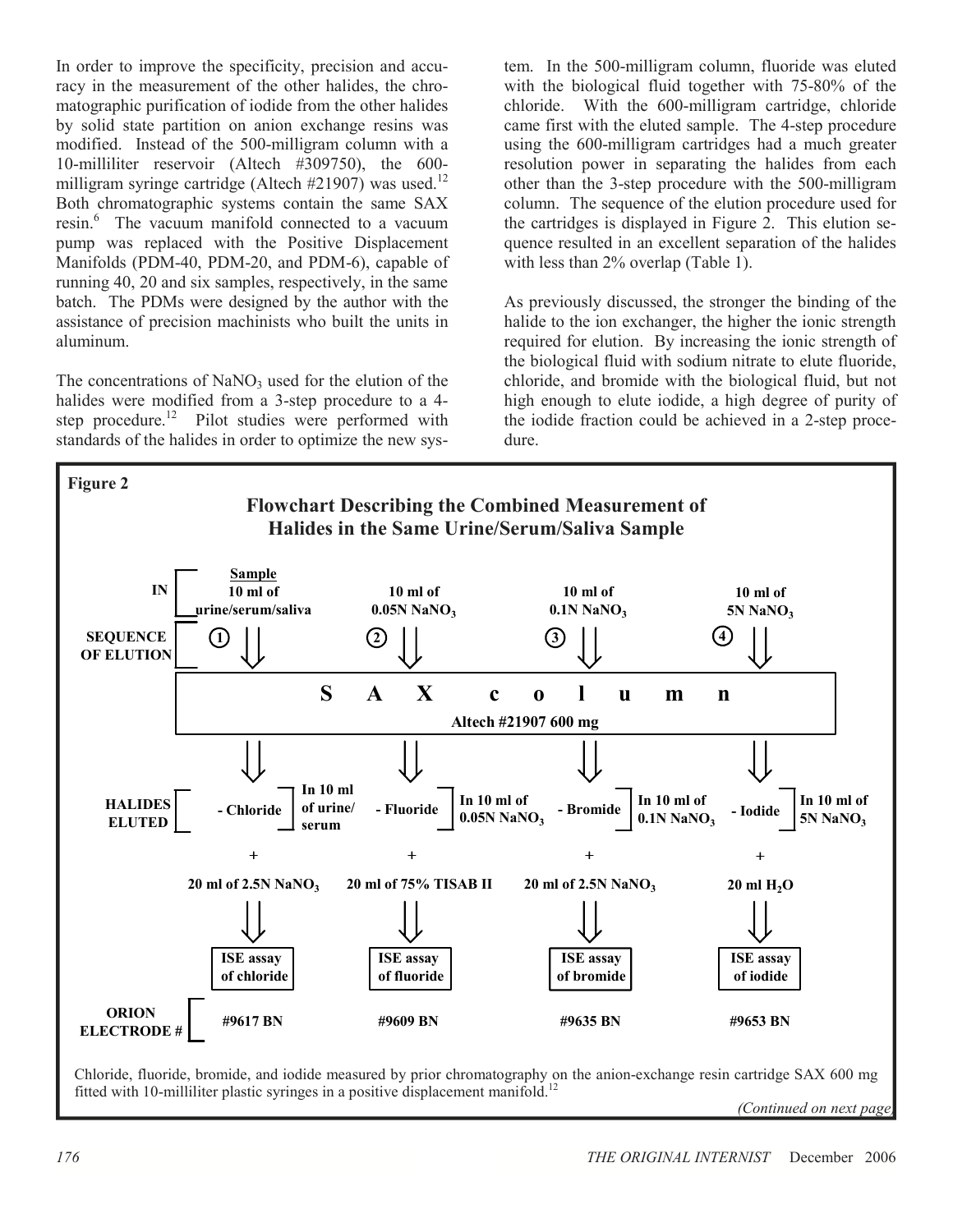## **Chromatography of Halides in Water: Percent Recovery in Eluted Fractions of Increasing Ionic Strength**

|                           | <b>Percent Recovery</b> |                 |                |               |  |
|---------------------------|-------------------------|-----------------|----------------|---------------|--|
|                           | <b>Chloride</b>         | <b>Fluoride</b> | <b>Bromide</b> | <b>Iodide</b> |  |
| <b>Eluate</b>             | >98%                    | $<1\%$          | $<1\%$         | $<1\%$        |  |
| $0.05N$ NaNO <sub>3</sub> | $<$ 2%                  | >98%            | $<1\%$         | $<1\%$        |  |
| $0.1N$ NaNO <sub>3</sub>  | $<1\%$                  | $<1\%$          | >98%           | $<1\%$        |  |
| $5.0N$ NaNO <sub>3</sub>  | $<1\%$                  | $<1\%$          | $<1\%$         | $\geq$ 98%    |  |

The eluted fractions were 10 ml each. For the chromatography an Altech 600mg SAX cartridge #21907 using a positive displacement manifold was employed.

If iodide is the only halide of interest, a 2-step procedure is adequate. Experiments were performed using increasing concentrations of  $NaNO<sub>3</sub>$  in urine samples. Complete elution of chloride, bromide, and fluoride with the eluted urine was observed when  $NaNO<sub>3</sub>$  was added to the urine sample at a concentration of 0.4 M (Figure 3). This 2-step procedure (Figure 4) was developed for the measurement of iodide exclusively.<sup>27</sup> The main application of this rapid procedure is in the measurement of percentage excretion of iodide following ingestion of the



Effect of increasing concentrations of  $NaNO<sub>3</sub>$  in urine samples containing 300mM chloride, 12.5 mM bromide, 2 mM fluoride, and 0.1 mM of iodide on recovery of bromide in the eluted urine and the recovery of iodide in the second pass of 10 ml 5N NaNO3 through the Altech cartridges (#21907) using the PDM. $^{27}$ 

iodine/iodide load, in order to assess whole body iodine sufficiency. $10,13$ 

The 4-step procedure (Figure 2) with the PDM-20 or the PDM-40 and the 600-milligram SAX cartridges are used for the combined measurement of the four halides. It is best not to equilibrate the cartridges with water or buffer as recommended by Orion (Beverly, Massachusetts) prior to use. In the author's experience, their power of resolution is greater if the biological fluid is added to the dry cartridge without pre-equilibration. Keep at least one month supply of cartridges, mainly for commercial laboratories with a high volume of samples. The 4-step procedure using the PDM-40 is described below:

- 1) Turn the PDM-40 unit on.
- 2) Pull out the syringe rack to the stop position, and remove any used syringes.
- 3) Insert unused B-D 10cc plastic syringes (PN #BD301030) in the syringe rack. Make sure to remove the tips of the syringes. Secure syringes with aluminum plates.
- 4) Slide the syringe rack back into the PDM-40.
- 5) Remove the cartridge rack, discard used cartridges, and add new cartridges.
- 6) In the sample tray, add 10 ml of biological fluid (i.e., urine) in the 40 wells of the sample tray. If volume of the sample is less than 10 ml, complete volume to 10 ml with water.
- 7) Insert the sample tray into its position on the PDM-40 (same position as cartridge rack).
- 8) Set on cycle I (aspiration cycle), and push start to aspirate biological fluid in syringe.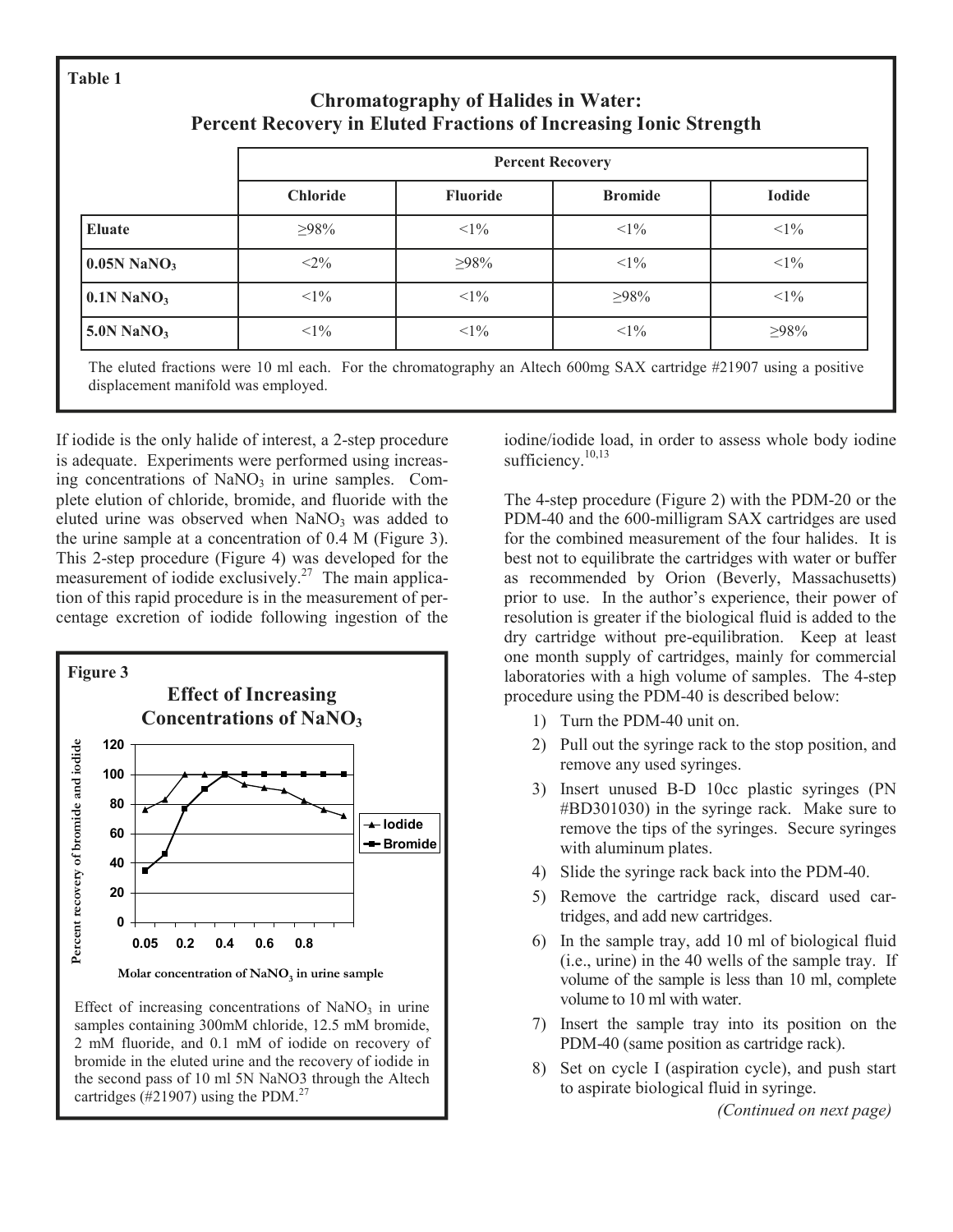- 9) The PDM-40 will stop at the end of each cycle and will disengage the syringe tip from the cartridge.
- 10) After the aspiration cycle is complete, remove the sample tray from the PDM-40. The sample tray, after use, should be soaked in 0.05-0.10%  $H_2O_2$ containing the appropriate detergent in the right concentration. Rinse with water, dry and store for reuse.
- 11) Insert the cartridge rack into its appropriate location (same as sample tray).
- 12) Insert beaker tray in PDM-40 with 30-milliliter glass beakers or disposable 1-ounce plastic cups, corresponding to the locations of the new car-

tridges in the cartridge tray and of the used wells in the sample tray.

- 13) Switch to cycle II (elution cycle), and push start to reengage the syringes in the cartridges and to elute the biological fluid.
- 14) This fraction contains chloride with the eluted biological fluid.
- 15) After completion of cycle II, remove the beaker tray from the PDM-40. Add 20 ml of 2.5 M  $NaNO<sub>3</sub>$  to each beaker, and place the beaker tray in the Orion autosampler #AS 3000 for measurement of chloride using Orion electrode #9617BN. Place clean beakers in another beaker tray, and insert into the PDM-40.

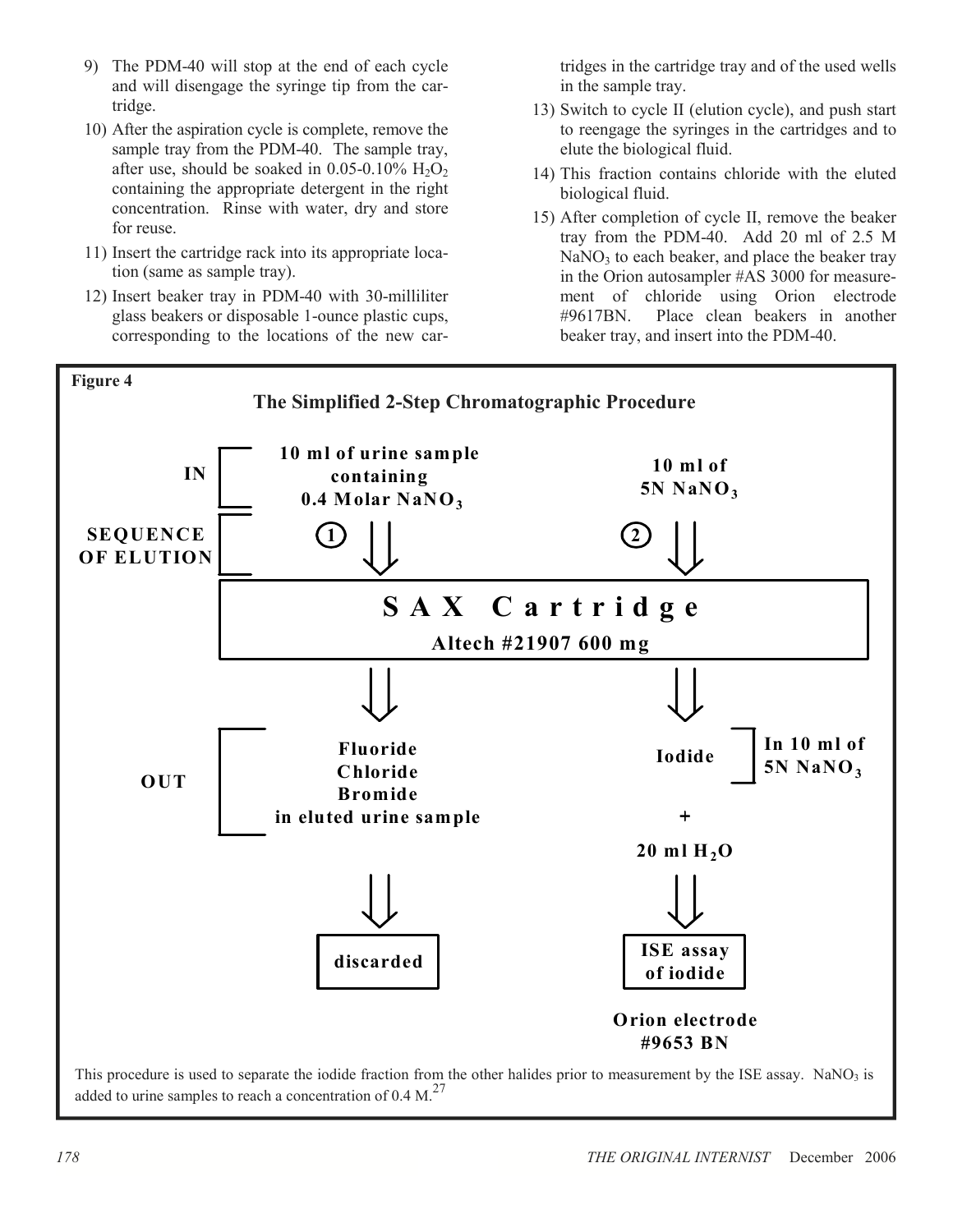## **Ion Selective Electrodes for Measurement of Halides: Ion Plus Sure Flow Solid State from Thermo Orion**

| <b>Halide</b>      | Orion $#$              | <b>Spectrum</b><br>Chemicals # | Approximate<br><b>Cost</b> | <b>Filling</b><br><b>Solution</b> | <b>Phone</b> # |
|--------------------|------------------------|--------------------------------|----------------------------|-----------------------------------|----------------|
| Chloride           | 9617BN                 | 246-25417                      | \$630.00                   | B 90062*<br>246-24019**           | 1-800-772-8786 |
| Fluoride           | 9609BN                 | 246-25405                      | \$630.00                   | A 90061*<br>246-24016**           | 1-800-772-8786 |
| <b>Bromide</b>     | 9635BN                 | 246-25429                      | \$630.00                   | D 90063*<br>246-24022**           | 1-800-772-8786 |
| Iodide             | 9653BN                 | 246-25441                      | \$630.00                   | D 90063 $*$<br>246-24022**        | 1-800-772-8786 |
| *Orion part number | **Spectrum part number |                                |                            |                                   |                |

- 16) Add 10 ml of  $0.05N$  NaNO<sub>3</sub> in the wells of another sample tray labeled "elution solvent tray" and insert into the PDM-40.
- 17) Switch to cycle I and push start to aspirate the eluate  $(0.05N \text{ Na}N\text{O}_3)$  in the syringes.
- 18) Repeat steps 8-12.
- 19) This fraction contains fluoride. Remove the beaker tray containing the fluoride fraction. To each beaker add 20 ml of a solution containing three parts TISAB II to one part water. Place the beaker tray in the autosampler for measurement of fluoride using Orion electrode #9609BN.
- 20) Add 10ml  $0.1N$  NaNO<sub>3</sub> to the wells of the elution solvent tray. It is not necessary to rinse the elution solvent tray prior to use for the 0.1N  $NaNO<sub>3</sub>$  and the 5.0N NaNO<sub>3</sub>. Repeat steps 8-12.
- 21) This fraction contains bromide. Add 20 ml 2.5  $M$  NaNO<sub>3</sub> to each beaker in the beaker tray, and place the beaker tray in the autosampler for assay of bromide using Orion electrode #9635BN.
- 22) Add 10ml of 5N  $NaNO<sub>3</sub>$  to the wells of the elution solvent tray and insert into the PDM-40.
- 23) Repeat steps 8-12.
- 24) This fraction contains iodide. Add 20 ml of water to each beaker and place the beaker tray in the autosampler for assay of iodide using Orion electrode #9653BN.

After use, the sample tray, all glassware and plasticware are soaked in warm water containing  $0.05$ -0.1%  $H<sub>2</sub>O<sub>2</sub>$ and the appropriate detergent for 30 minutes before rinsing with tap water followed by reverse osmosis (R/O) water. The beaker trays of the PDM-40 were designed to be compatible with the Orion Autosampler AS-3000. This autosampler has 45 positions. The first five positions are for washing beakers and the remaining 40 positions are for measurement of samples. The beakers in the beaker tray of the PDM-40 are coded with the same numerical sequence programmed in the 940/960 Model coupled to the Autosampler AS-3000, eliminating human error. Unfortunately, the AS-3000 is no longer available from Orion. The new version has a different configuration, and the beaker rack of the new Orion model cannot be installed in the PDM-40. So we are back to the drawing board to design a new PDM-42 that will be compatible with the new Orion autosampler.

**Using the ISE Procedure to Measure Purified Halides** Although there are several suppliers of equipment and accessories for the ISE measurement of halides, the equipment and accessories discussed in this manuscript were obtained from Orion and were tested in the author's Potentiometric Laboratory. The results presented in this manuscript are from personal experience.

*(Continued on next page) Potentiometric Equipment***:** In early 2002, this author decided to set up the ISE measurement of urine iodide *in situ* for better quality control in the performance of the iodine/iodide loading test. $13$  The first instrument used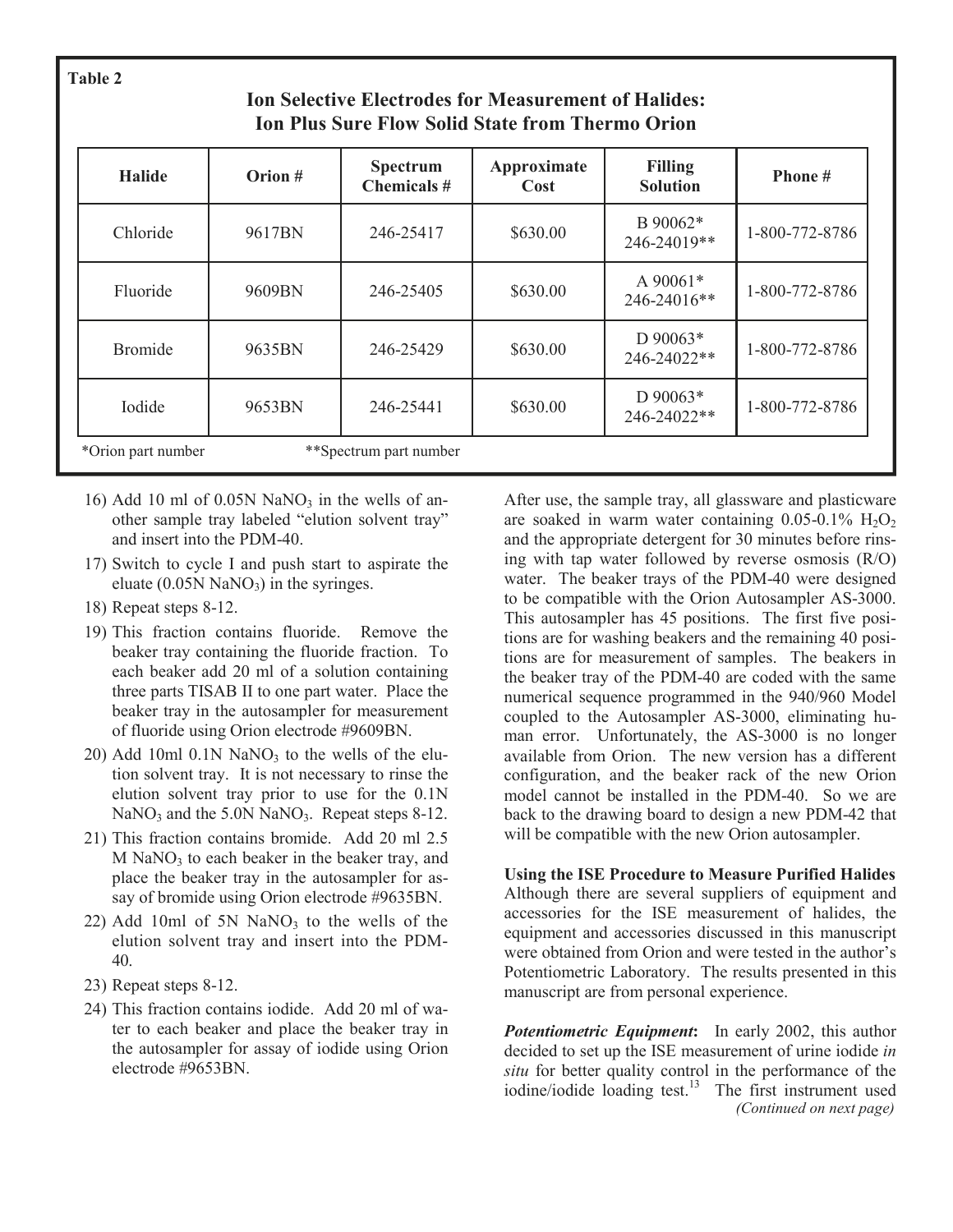for the ISE measurement of iodide in urine samples was the Orion  $720A<sup>+</sup>$  meter<sup>6</sup> which requires manual input for generating the standard curve and measurement of unknown samples. The procedure for generating a calibration curve and for measuring iodide in unknown samples with the  $720A^+$  meter was previously described.<sup>6</sup> This procedure was later modified and semiautomated in 2003 using the PDM40 for chromatographic separation of the halides using syringe cartridges<sup>12,13</sup> and the Orion 940/960 Meter coupled to the AS-3000 for measurement of the purified halides.

*Electrodes***:** In Table 2, the ion-selective electrodes used to measure the four halides are displayed with the product number for both Thermo Orion and Spectrum Chemicals and their approximate cost. Although some manufacturers supply ISE electrodes at a lower cost, they are not as sensitive, as precise, and as simple to operate and maintain as the Orion electrodes displayed in Table 2. The filling solutions displayed in Table 2 can be drained easily for storage of the electrode. At the end of each day, it is best to drain the filling solution, rinse the inner chamber and the tip of the electrode with purified water, dry and store the electrode with the tip in its protective rubber cap. The Orion instruction booklet contains a troubleshooting checklist. Based on the experience obtained over the past five years at the Optimox Potentiometric Laboratory, the ISE electrodes for halides have a useful lifespan of 9-12 months with regular use, and the biological fluids are purified prior to their measurement with these electrodes. Some companies supplying similar electrodes at a lower cost claim a useful lifespan of six months. With new electrodes, the calibration curves performed monthly are superimposable. The slope and limit of detection are within a narrow range. Afterward 9-12 months of regular use, there is evidence of deterioration of performance as described below. First, attempt to correct the problems by following the recommendations from Orion, including polishing the tip of the electrode. If this fails, acquire a new electrode. The fluoride electrode shows decreased performance sooner than the others. It is time to replace these electrodes when:

• The slope of the calibration curve becomes less steep with decreased EMF per decade. If this deterioration occurs before the next calibration,

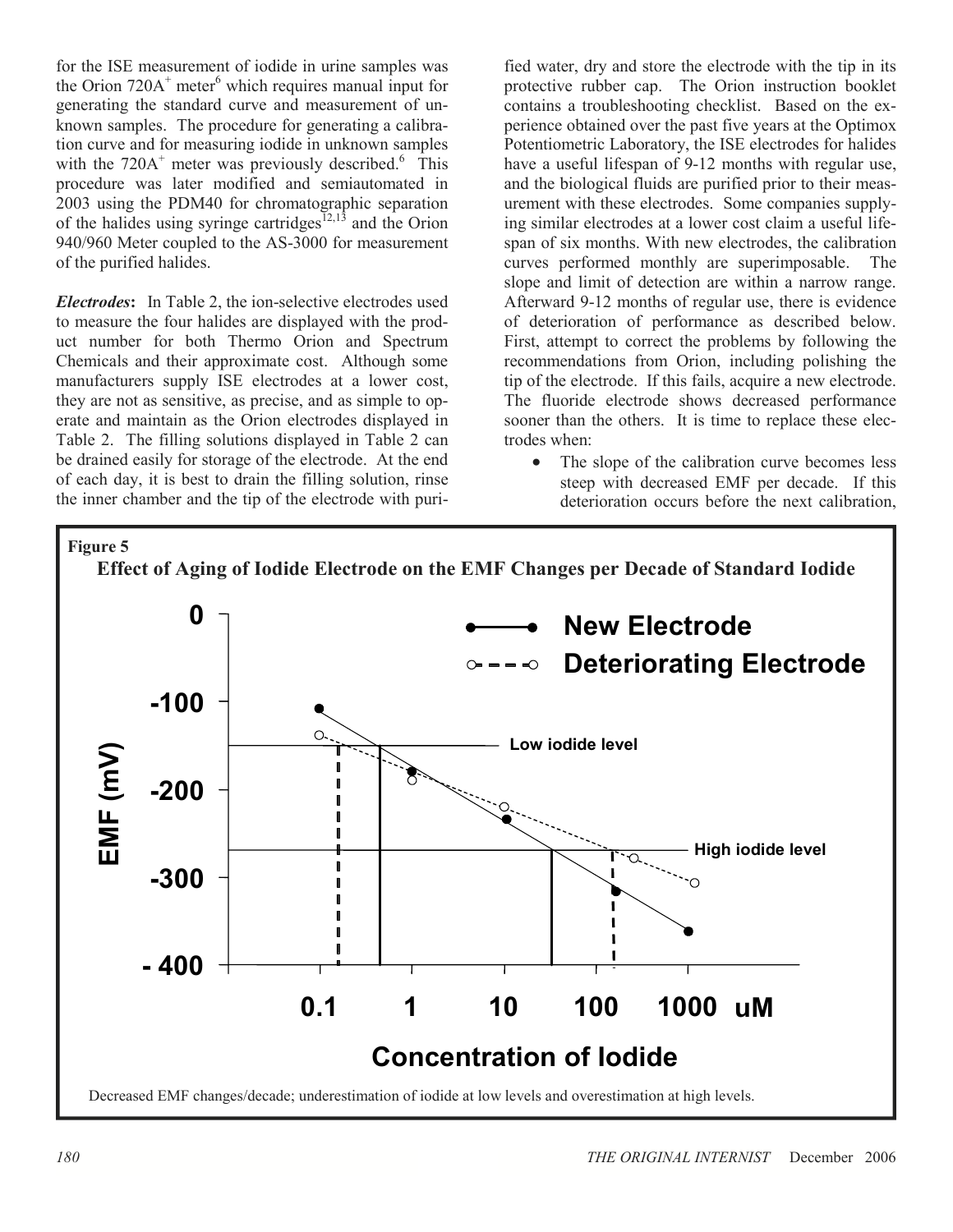|       | Sensitivity*                                                                             |  |  |
|-------|------------------------------------------------------------------------------------------|--|--|
| Mg/L  | $\mu$ M/L                                                                                |  |  |
| 0.006 | 0.05                                                                                     |  |  |
| 0.04  | 2.1                                                                                      |  |  |
| 0.4   | 5.0                                                                                      |  |  |
| 13.0  | $360 (0.36 \text{ mM})$                                                                  |  |  |
|       | Tested in author's laboratory using 10 ml of biological fluid in a total volume of 30 ml |  |  |

it causes underestimation at low halide levels and overestimation at high halide levels (Figure 5).

- The limit of detection (MUD value) has increased significantly with significant loss of sensitivity. With the Orion 940/960, this loss of sensitivity can be assessed during calibration since the MUD value will increase progressively over time.
- It requires a longer time during washing of the electrodes for a return of the EMF to baseline. Eventually, the EMF of the electrode does not return to baseline but remains above the expected value, therefore increasing the limit of detection. Using a new electrode, five washes of 10 seconds between measurements are adequate to prevent overestimation of a low halide sample when it follows a sample with concentration of halides 1000-fold higher. With deterioration of the electrode, a longer washing time becomes necessary. If this is not taken into consideration, a low halide sample following a high halide sample will be overestimated. If washing the electrodes becomes too time consuming to bring the EMF value to baseline, replace the electrode.
- Measurement of the pool samples with added standards results in underestimation of the halide levels in the pools with low concentrations of standards and overestimation of the halide levels in the pools with high concentration of halides (Figure 5). The accuracy of experiments performed in every batch is the best means of detecting a deteriorating electrode between calibration.

Any of the first three examples would justify replacing the electrode. Check every new electrode before use for the above. Compare performance with the previous electrode. Defective new electrodes can be detected early and exchanged. It may take up to two months to obtain new electrodes from Orion. For electrodes that are used frequently, mainly in commercial laboratories where turnaround time is critical, extra electrodes for halides most in demand should be kept in stock just in case.

The sensitivity (limit of detection) of the standard curve obtained with these electrodes in the author's laboratory is displayed in Table 3, when 10 ml of biological fluid and 30 ml total volume are used in the assay. When a volume of less than 10 ml of biological fluid is used, and the total volume is maintained at 30 ml, the limit of detection increases proportionately. The values displayed in Table 3 are conservative and vary from batch to batch, but they represent average values. For example, the limit of detection for iodide can be as low at 0.002 mg/L with some electrodes.

*(Continued on next page)*  Figure 6 displays the standard curves for the four halides. The linear or near linear portion of these curves are boxed in grey for easy identification. The two halides with the lowest limit of detection (iodide and fluoride) have the widest ranges of linearity. The iodide electrode is the most sensitive with limit of detection ranging from 0.002-0.006 mg/L, followed by fluoride at 0.04 mg/L then comes bromide at 0.4 mg/L, and lastly chloride at 13 mg/L. For urine samples, a volume of 10 ml is easily available. However, for serum and saliva, a volume of 3 ml diluted with 7 ml of water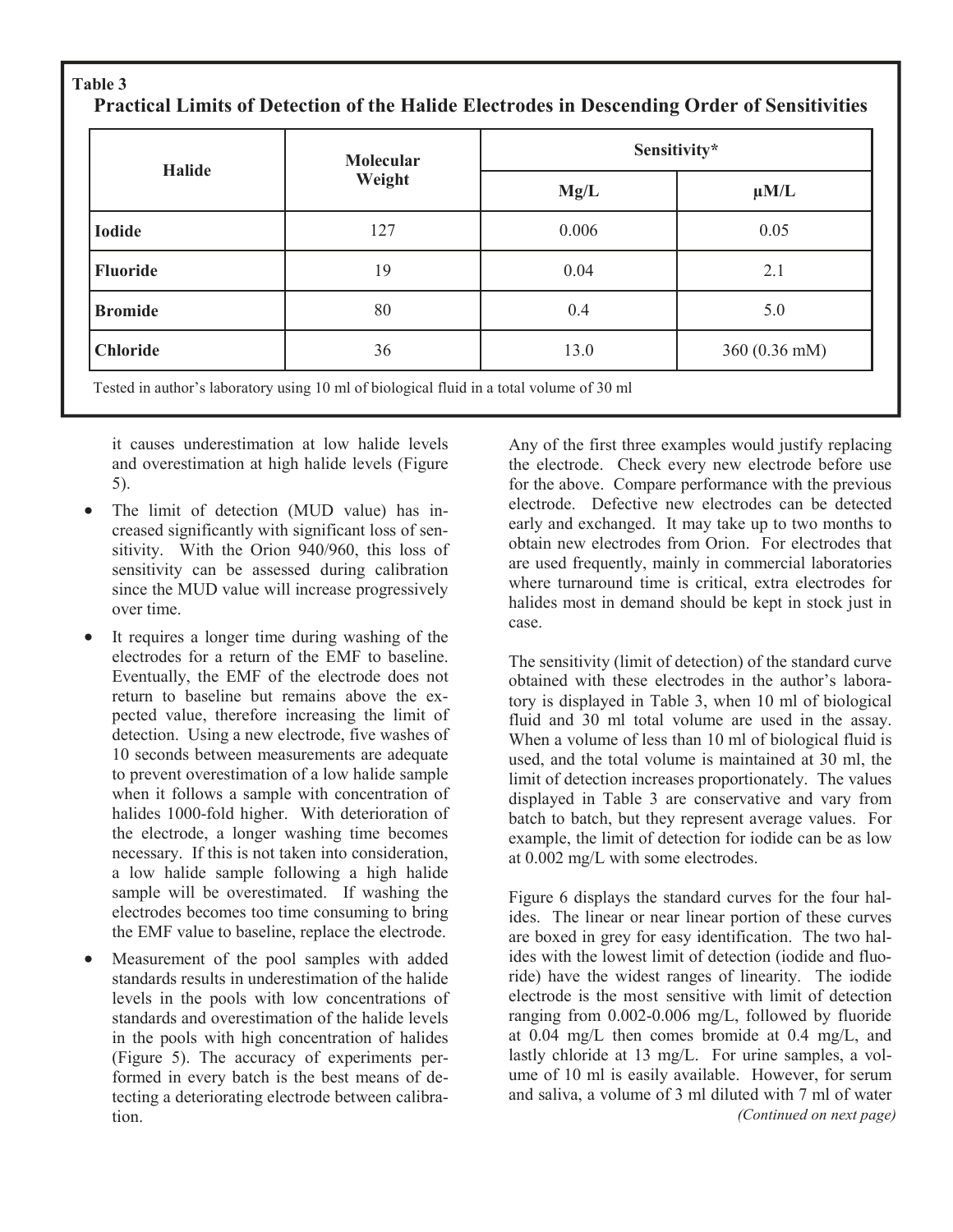

*182 THE ORIGINAL INTERNIST* December 2006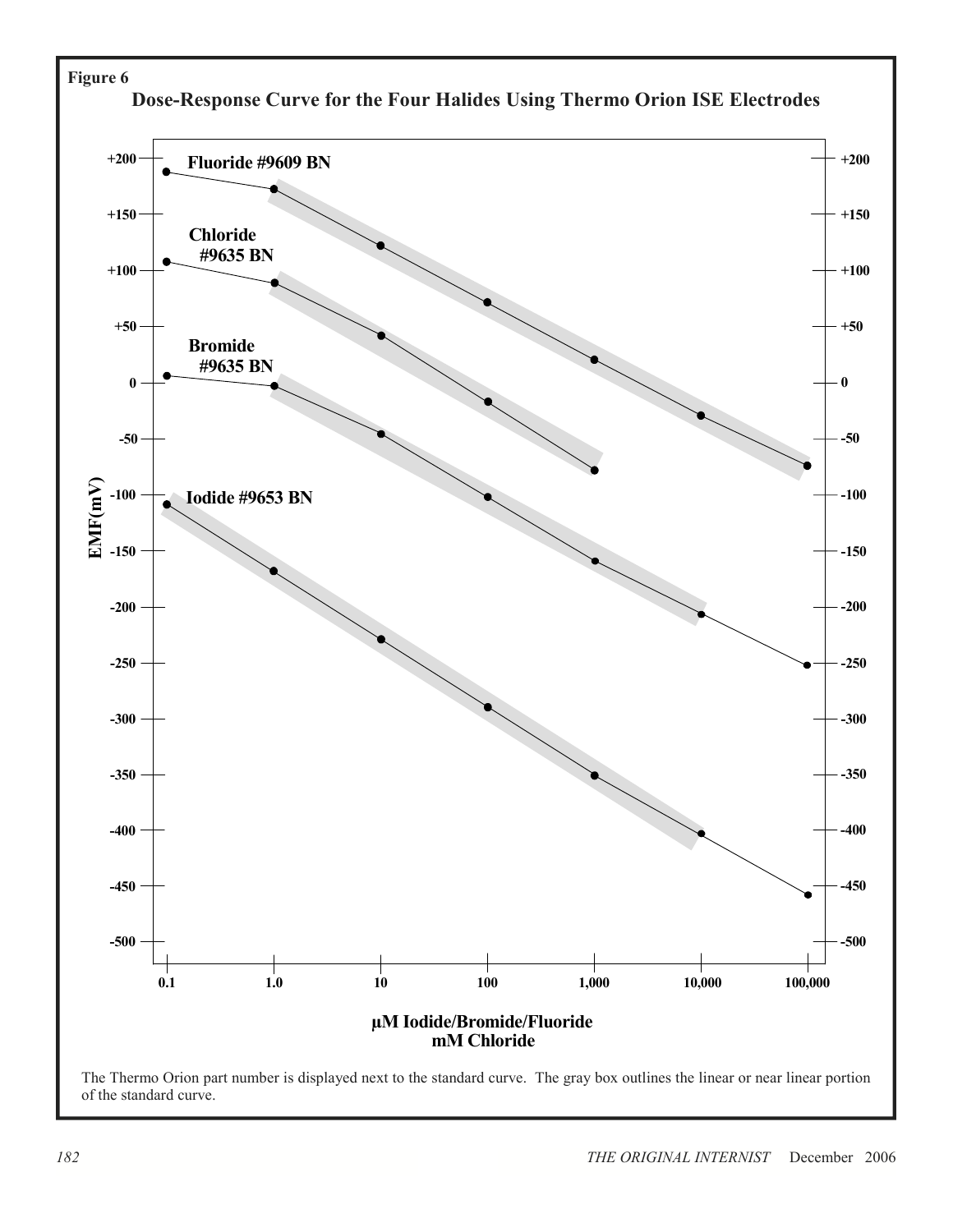is usually used in the assay. The limit of detection is therefore 3.3 times higher in the measurement of the halides in serum and saliva.

**Standards:** The halides can be purchased in the solid forms or dissolved in purified water. If an aqueous solution of the halide standards is used to generate the standard curves, make sure that these solutions are not beyond their expiration date. Some companies do not supply an expiration date, and it is best not to use standard solutions from these companies. The solid forms of the halides purchased from Spectrum Chemicals in the purest forms available are used in the author's laboratory. The Spectrum product number for the four halides are: chloride (sodium salt) PN# S1249; fluoride (sodium salt) PN# S0167; bromide (sodium salt) PN# S1195; and iodide (potassium salt) PN# P0185. Concentrated stock solutions of the halides are prepared every six months. For chloride, the stock solution contains 1 M/L. For the other halides, a concentration of 0.1 Molar is prepared. The iodide stock solution is stored in brown glass bottles and the other halides in opalescent plastic bottles. The concentration of the halide stock solution for each halide is displayed in Table 4.

For generating the calibration curve (standard curve) with the Orion 940/960, the owner's manual recommends a concentration of halide 10 times the arbitrary upper limit of detection set by the laboratory (Table 4).

For example, if one wishes to set an upper limit of detection of one mM/L (127 mg/L) for iodide, the concentration recommended in the stock solution for the Orion 940/960 is 10 mM/L. The calibration is performed every month. If the  $720A<sup>+</sup>$  meter is used, prepare standards in water at 10-fold dilutions within the linear portion of the standard curve. The 10-fold dilutions of standards to be used in the 720A<sup>+</sup> model for the calibration curve can be expressed either as µM/L or as mg/L for iodide, fluoride, and bromide. For chloride, the measurement can be displayed either as mM/L or g/L. As many as five concentrations can be used for generating the standard curve with the Orion 720A<sup>+</sup> meter. This meter performed a point to point calibration. The Orion 940/960 will compute the standard curve automatically by pumping increasing amounts of halides to an aqueous solution of the ionic strength adjuster appropriate for the halide measured (see Table 4).

*(Continued on next page) Ionic Strength Adjuster (ISA)***:** For best performance of the ISE electrodes, ISAs are used to bring standards and unknown samples within the same narrow range of pH and of ionic strength. For the measurement of chloride, bromide, and iodide, the ISA is an aqueous solution of sodium nitrate  $(NaNO<sub>3</sub>)$  at a final concentration of 1.66 M. The ISA used in the assay of fluoride is an aqueous solution containing sodium acetate, sodium chloride, acetic acid, and citric acid. This ISA from Thermo

| <b>Halide</b>  | <b>Concentrations in</b><br><b>Stock solution</b><br>(Prepared fresh every<br>six months) | <b>Upper Limit of</b><br>Detection in the<br>940/960 meter* | <b>Concentration</b><br><b>Used in the 940/960</b><br><b>Model for</b><br><b>Calibration</b><br>(Performed every<br>month) | <b>Final Concentra-</b><br>tion of ISA in the<br><b>Assay Beaker</b> |
|----------------|-------------------------------------------------------------------------------------------|-------------------------------------------------------------|----------------------------------------------------------------------------------------------------------------------------|----------------------------------------------------------------------|
| Chloride       | 1 Molar<br>$(36 \text{ g/L})$                                                             | 0.1 Molar<br>$(3.6 \text{ g/L})$                            | 1 Molar<br>$(36 \text{ g/L})$                                                                                              | NaNO <sub>3</sub> 1.66 M                                             |
| Fluoride       | 0.1 Molar<br>$(1.9 \text{ g/L})$                                                          | $0.001$ Molar<br>$(19 \text{ mg/L})$                        | 0.01 Molar<br>$(190 \text{ mg/L})$                                                                                         | TISABII 50% Aque-<br>ous Solution                                    |
| <b>Bromide</b> | 0.1 Molar<br>(8 g/L)                                                                      | $0.005$ Molar<br>$(400 \text{ mg/L})$                       | $0.05$ Molar<br>(4 g/L)                                                                                                    | NaNO <sub>3</sub> 1.66 M                                             |
| Iodide         | 0.1 Molar<br>$(12.7 \text{ g/L})$                                                         | 0.0005 Molar<br>$(63.5 \text{ mg/L})$                       | $0.005$ Molar<br>$(635 \text{ mg/L})$                                                                                      | NaNO <sub>3</sub> 1.66 M                                             |

\*Arbitrarily set for practical reasons at the Optimox Potentiometric R&D Laboratory.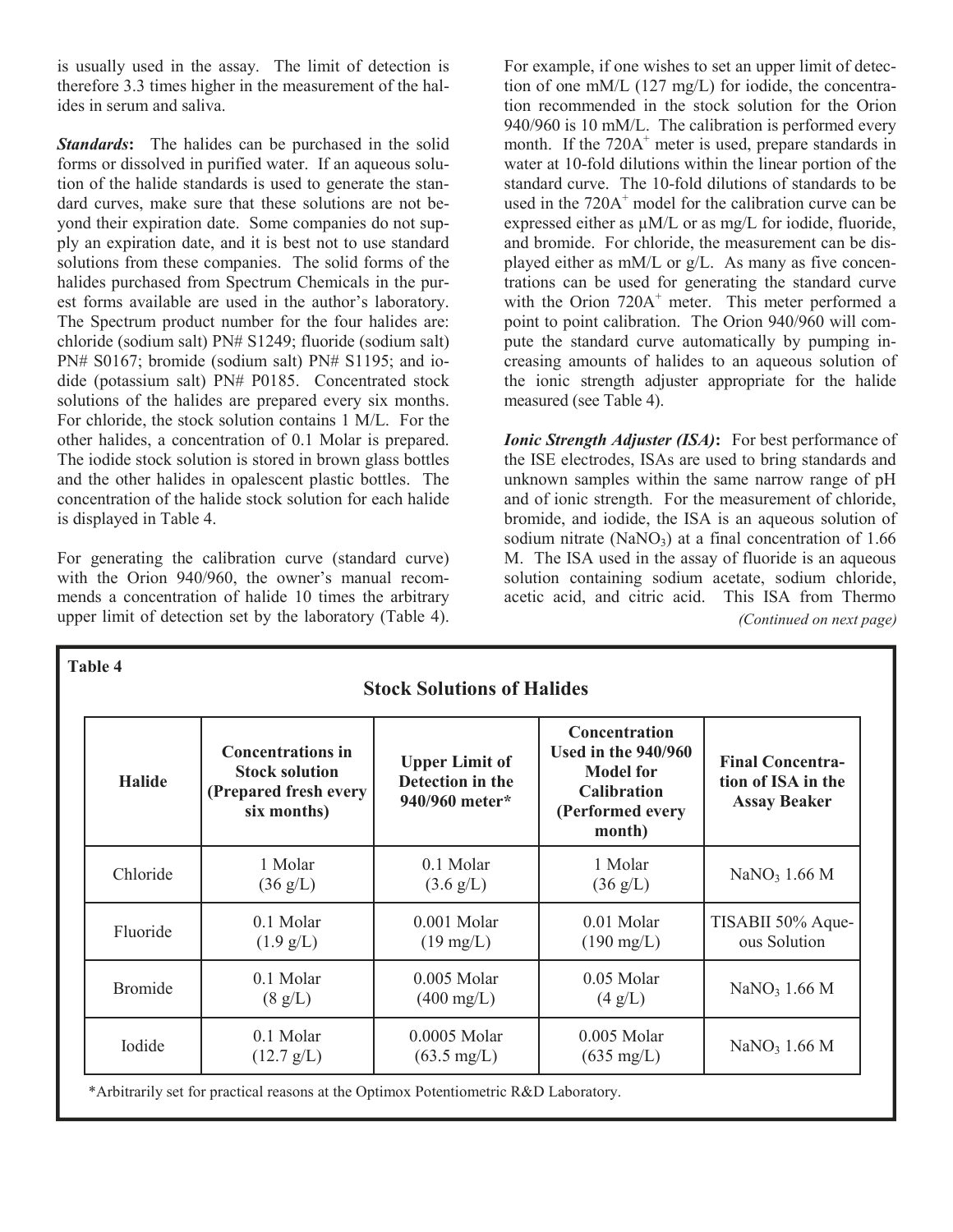Orion is called TISAB I. Trivalent aluminum binds covalently to fluoride. Since the negative charge on the halides is required for detection by the ISE electrode, the covalent binding of aluminum would neutralize the negative charge of the halide, causing an underestimation of the levels of fluoride measured. In order to prevent interference from aluminum in the direct ISE measurement of fluoride, citric acid in the TISAB I is replaced with 1, 2-cyclohexane diaminotetraacetic acid (CDTA). This fluoride ISA from Thermo Orion is called TISAB II.

An aqueous solution of sodium nitrate 5 M concentration is available from Spectrum Chemicals (PN# 246- 25150). In the author's laboratory, sodium nitrate FDC grade is obtained from Spectrum Chemicals in the solid form in bottles of  $2,500$  g (Spectrum PN# 501813). This quantity is dissolved in 6 L of R/O water to obtain a 5 M concentration. This preparation is then filtered through a 0.2 µm filter (Millipore PN# MPGL06 GHZ) and stored in 1-liter plastic bottles (Fisher Scientific PN# 05-712- 224) for up to six months.

The Orion special ISA called TISAB II is obtained from Spectrum Chemicals already dissolved in water. The Orion product number for the TISAB II reagent is PN# 940909, and the Spectrum product number is PN# 246- 25171. In the assay of fluoride, it is diluted with an equal volume of water or of the aqueous solution containing standards and purified biological fluids.

## **Validation of the ISE Procedure**

The same procedure previously described for the validation of the radioimmunoassay of steroid hormones in biological fluids is used to validate the ISE procedure of the halides. $33,34$  The criteria for acceptability includes reliability and practicability. The reliability of an assay depends on its specificity, sensitivity, accuracy, and precision. The practicability of an assay is judged by the skill required to perform it, the time involved in its performance, and the cost of the assay. The criteria for practicability of the ISE procedure are satisfied as previously discussed.<sup>6</sup>

*Specificity*: There are various ways of validating an assay in terms of its specificity, one of which is by comparison with an accepted method. Yabu, *et al*<sup>23</sup> and Kono, *et al*, $^{24}$  validated the specificity of the ISE method for direct measurement of urinary iodide levels by comparison with the ceric ion-arsenious acid method.<sup>35</sup> The ISE procedure for urine iodide levels developed at the Optimox Potentiometric R&D Laboratory was previously validated by the high degree of correlation with value obtained using the ICP-MS technique.<sup>6</sup> The

specificity of the ISE procedure for the other halides is inerrant in the specificity of the ion selective electrodes themselves and in the chromatographic separation of each halide from the other interfering halides with a high degree of resolution. For example, the electrode for fluoride is so specific, that two commercial laboratories, Doctors Data and National Medical Services, measure urine fluoride directly with this electrode without prior purification.

**Sensitivity:** The sensitivity (limit of detection) of the assay in the measurement of halides in biological fluids is not identical with the sensitivity of the standard curve. The Orion 940/960 will compute the sensitivity of the standard curve which it identifies as "MUD." The MUD value is automatically subtracted from each sample measured. However, the limit of detection of the assay in the measurement of unknown samples must be calculated by running 4-6 replicates of the biological fluid devoid of the halide to be measured (i.e., stripped urine). A simple and practical way to obtain stripped urine for the assay of fluoride, bromide, and iodide is to elute 50 ml of urine per SAX 600-milligram cartridge. The eluted urine will be essentially devoid of halides, except chloride. The pooled urine samples should be collected from normal volunteers not on orthoiodosupplementation. A low chloride pooled urine can be obtained from these subjects if they are told to restrict salt during the period of urine collection.

Theoretically, no fluoride, bromide, or iodide should be present in the stripped urine samples. However, a value is measured which is called a blank. The mean  $\pm$ SD of 4-6 blank samples are computed. The limit of detection in the measurement of unknown samples at the 95% confidence limit is equal to 2 SD of the mean blank after subtracting the mean blank value from the concentration measured in the unknown samples. At the 99% confidence limit, the sensitivity is equal to 3 SD of the mean blank value. If the blank value is below the MUD value, subtracting that blank is not required, since the Orion 940/960 automatically subtracts the MUD value. If the blank is higher than the MUD value, it is important to subtract the mean blank value, mainly when the levels of halides in the biological fluids are near the limit of detection. For example, when measuring iodide in random or morning urine samples prior to orthoiodosupplementation in the US population, some values will be near the limit of detection. It is not as critical to compute and subtract the mean blank value of urine iodide levels when the levels measured in unknown samples are 2-3 orders of magnitude above the blank, such as post- orthoiodosupplementation.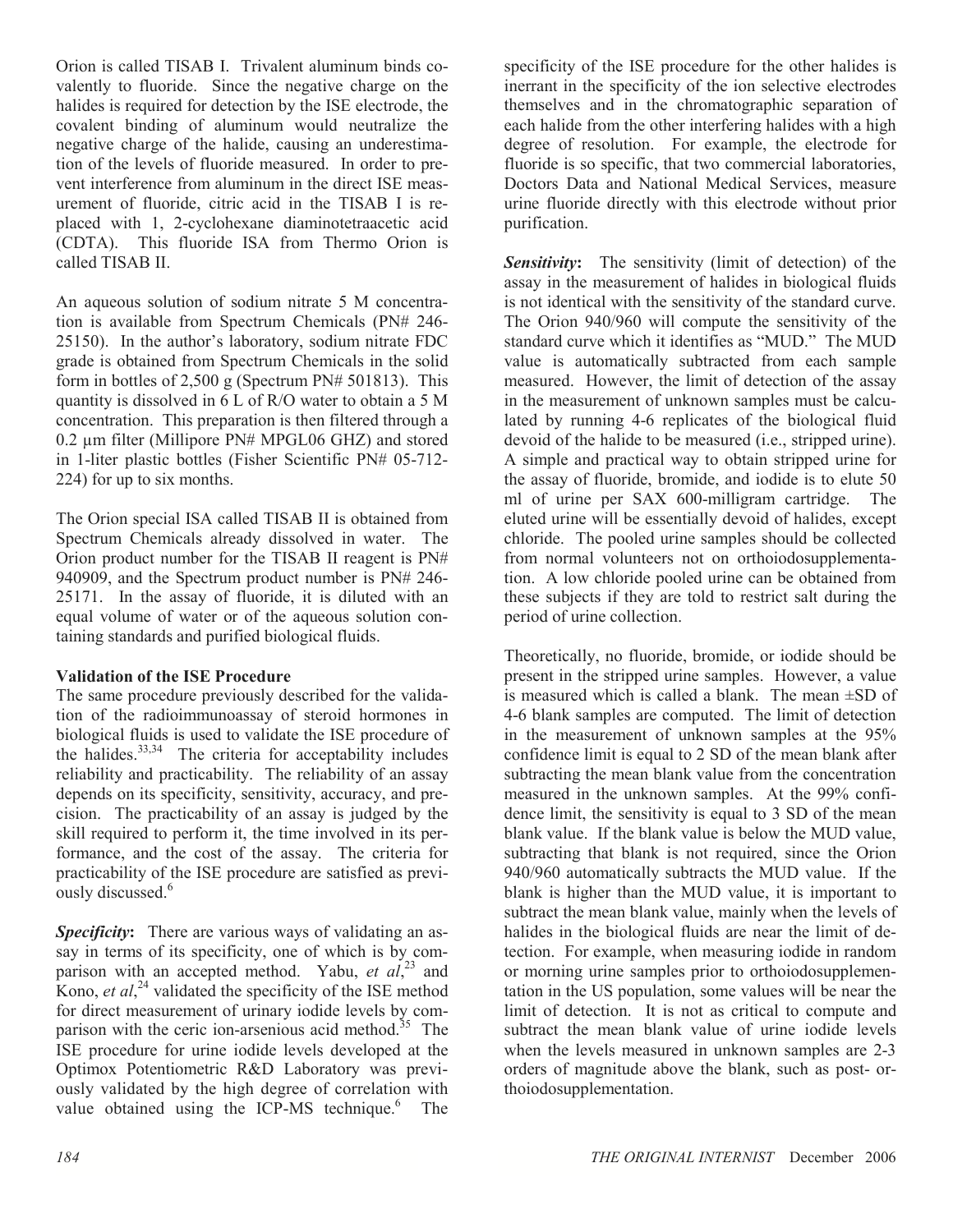## **Range of Halides Added to "Stripped" Biological Fluids\* of Equivalents for the Assessment of Accuracy and Precision**

| <b>Halide</b>  | <b>Biological</b><br><b>Fluid</b> | <b>Blank Fluid</b>      | <b>Range of</b><br><b>Added Halides</b> |  |
|----------------|-----------------------------------|-------------------------|-----------------------------------------|--|
| Chloride       | Urine                             | Low chloride urine pool | $0.1 - 10.0$ g/L                        |  |
|                | Urine                             | Stripped urine pool*    | $0.1 - 10.0$ mg/L                       |  |
| Fluoride       | Serum                             | 3% BSA in NS**          | $0.05 - 2.00$ mg/L                      |  |
|                | Saliva                            | $NS**$                  | $0.05 - 2.00$ mg/L                      |  |
|                | Urine                             | Stripped urine pool*    | $10-400$ mg/L                           |  |
| <b>Bromide</b> | Serum                             | 3% BSA in NS**          | $10-400$ mg/L                           |  |
|                | Saliva                            | $NS**$                  | $1-40$ mg/L                             |  |
|                | Urine                             | Stripped urine pool*    | $0.05 - 50.00$ mg/L                     |  |
| Iodide         | Serum                             | 3% BSA in NS**          | $0.05 - 10.00$ mg/L                     |  |
|                | Saliva                            | $NS**$                  | $0.5 - 100.0$ mg/L                      |  |

\*Urine collected following elution from the SAX cartridges. Only chlorine is eluted. The levels of fluoride, bromide, and iodide in stripped urine pool are below the limit of detection. \*\*BSA = Bovine serum albumin; NS = Normal saline

*Accuracy***:** The accuracy is assessed by recovery experiments. Known amounts of the halide to be measured are added to pooled samples of the biological fluid or an equivalent aqueous solution devoid of the halides to be measured. The accuracy is expressed as percent recovery of the added halides at concentrations within the range expected in the unknown samples. An acceptable accuracy is a recovery rate of 90-110% of the added amount. The exact amount of halide added to the pooled blank samples can be estimated by transferring the same volume of halide standards in the ISA solution at the same total volume. For example, if one wishes to measure the recovery of 0.1 mM (12.7 mg iodide/L) added to the stripped biological fluid, pipette 10 µL of 0.1 M iodide/L standard solution in 30 ml of 1.66 M NaNO<sub>3</sub>. In the protocol for the ISE measurement of halide, the volume of standards and purified unknown samples is 10 ml in a total volume of 30 ml ISA. Since 10 µL in 10 ml is 1,000-fold dilution of the 0.1 Molar stock solution of iodide, the amount added is 0.1 mM or 12.7 mg/L. Use the same pipette to add the same amount of iodide (10 µL of stock) to 10 ml of the stripped biological fluid prior to chromatography. The mean value of triplicate

direct measurement of iodide in the spiked ISA solution is taken as 100%.

Accuracy can also be evaluated by adding known amounts of halides to unknown samples. For example, if an unknown urine sample obtained post-iodine/iodide load is analyzed prior to, and after, adding 12.7 mg of iodide/L (100  $\mu$ M), the difference between the values pre- and post-spiked samples should be 12.7 mg/L. Again, the acceptable range for spiked samples is a recovery rate of 90-110% of the added amount.

*Precision*: The intra-assay and inter-assay precision are evaluated by analysis of replicates of pooled samples without or with added halide in known amounts (4-6 replicates), and calculating the mean  $\pm SD$  for within assay precision and duplicate measurement in several batches for between assay precision. The coefficient of variation is the standard deviation expressed as a percentage of the mean value. Taking the mean value as 100%, the acceptable limit for the coefficient of variation for a high degree of precision is 5%. That translates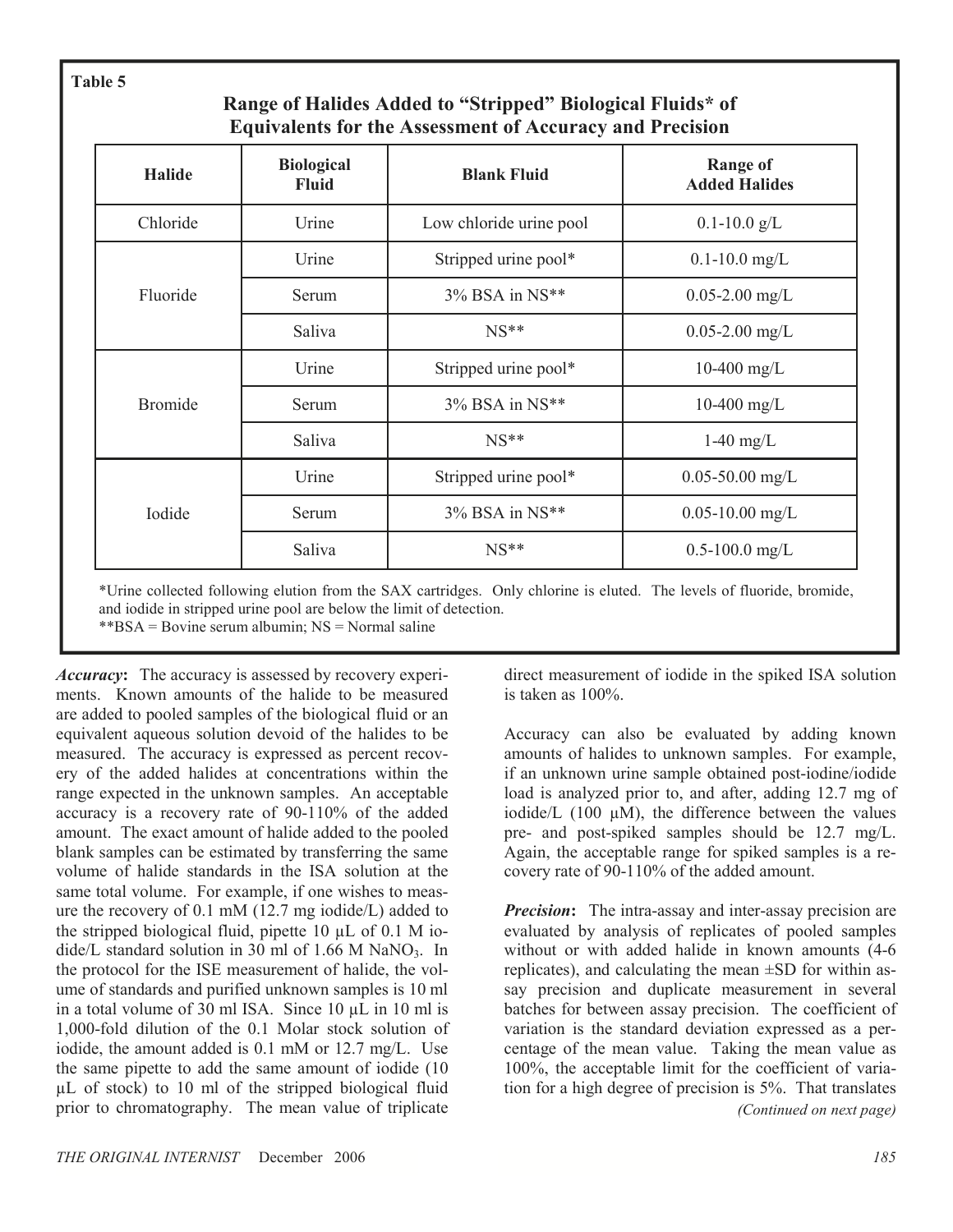# **Quality Control Report**

|                           | Halide Measured $\mid$ Cl $\Box$ F $\Box$ Br $\Box$ I $\Box$ |                                           | Pools with added standards.<br>Date prepared |                    |      |
|---------------------------|--------------------------------------------------------------|-------------------------------------------|----------------------------------------------|--------------------|------|
| Electrode<br>Part#        |                                                              | Electrode<br>SN#                          |                                              | Date first<br>used |      |
| Date QC test<br>performed |                                                              | Date last calibration<br>of 940/960 Meter |                                              | <b>MUD</b> value   | mg/L |

| Pool I (blank)<br>No halide added | Halide<br>measured<br>(mg/L) | Pool II<br>Added standard<br>mg/L | Halide<br>measured<br>(mg/L) | Pool III<br>Added standard<br>mg/L | Halide<br>measured<br>(mg/L) |
|-----------------------------------|------------------------------|-----------------------------------|------------------------------|------------------------------------|------------------------------|
| 1.                                |                              | 1.                                |                              | 1.                                 |                              |
| 2.                                |                              | 2.                                |                              | 2.                                 |                              |
| 3.                                |                              | 3.                                |                              | 3.                                 |                              |
| 4.                                |                              | 4.                                |                              | 4.                                 |                              |
| 5.                                |                              | 5.                                |                              | 5.                                 |                              |
| X                                 |                              | X                                 |                              | X                                  |                              |
| <b>SD</b>                         |                              | <b>SD</b>                         |                              | <b>SD</b>                          |                              |
| Limit of detection                |                              | Accuracy ( $\%$ Rec)              |                              | Accuracy (% Rec)                   |                              |
| $(2 \times SD)$                   |                              | Precision (C.V.)                  |                              | Precision (C.V.)                   |                              |

| Pool IV<br>Added standard<br>mg/L | Halide<br>measured<br>(mg/L) | Pool V<br>Added standard<br>mg/L | Halide<br>measured<br>(mg/L) | Pool VI<br>Added standard<br>mg/L | Halide<br>measured<br>(mg/L) |
|-----------------------------------|------------------------------|----------------------------------|------------------------------|-----------------------------------|------------------------------|
| 1.                                |                              | 1.                               |                              | 1.                                |                              |
| 2.                                |                              | 2.                               |                              | 2.                                |                              |
| 3.                                |                              | 3.                               |                              | 3.                                |                              |
| 4.                                |                              | 4.                               |                              | 4.                                |                              |
| 5.                                |                              | 5.                               |                              | 5.                                |                              |
| $\mathbf X$                       |                              | X                                |                              | X                                 |                              |
| <b>SD</b>                         |                              | <b>SD</b>                        |                              | <b>SD</b>                         |                              |
| Accuracy ( $\%$ Rec)              |                              | Accuracy ( $\%$ Rec)             |                              | Accuracy (% Rec)                  |                              |
| Precision (C.V.)                  |                              | Precision (C.V.)                 |                              | Precision (C.V.)                  |                              |
|                                   |                              |                                  |                              |                                   |                              |

 $Q.C. Tests = Passed \Box$  Failed  $\Box$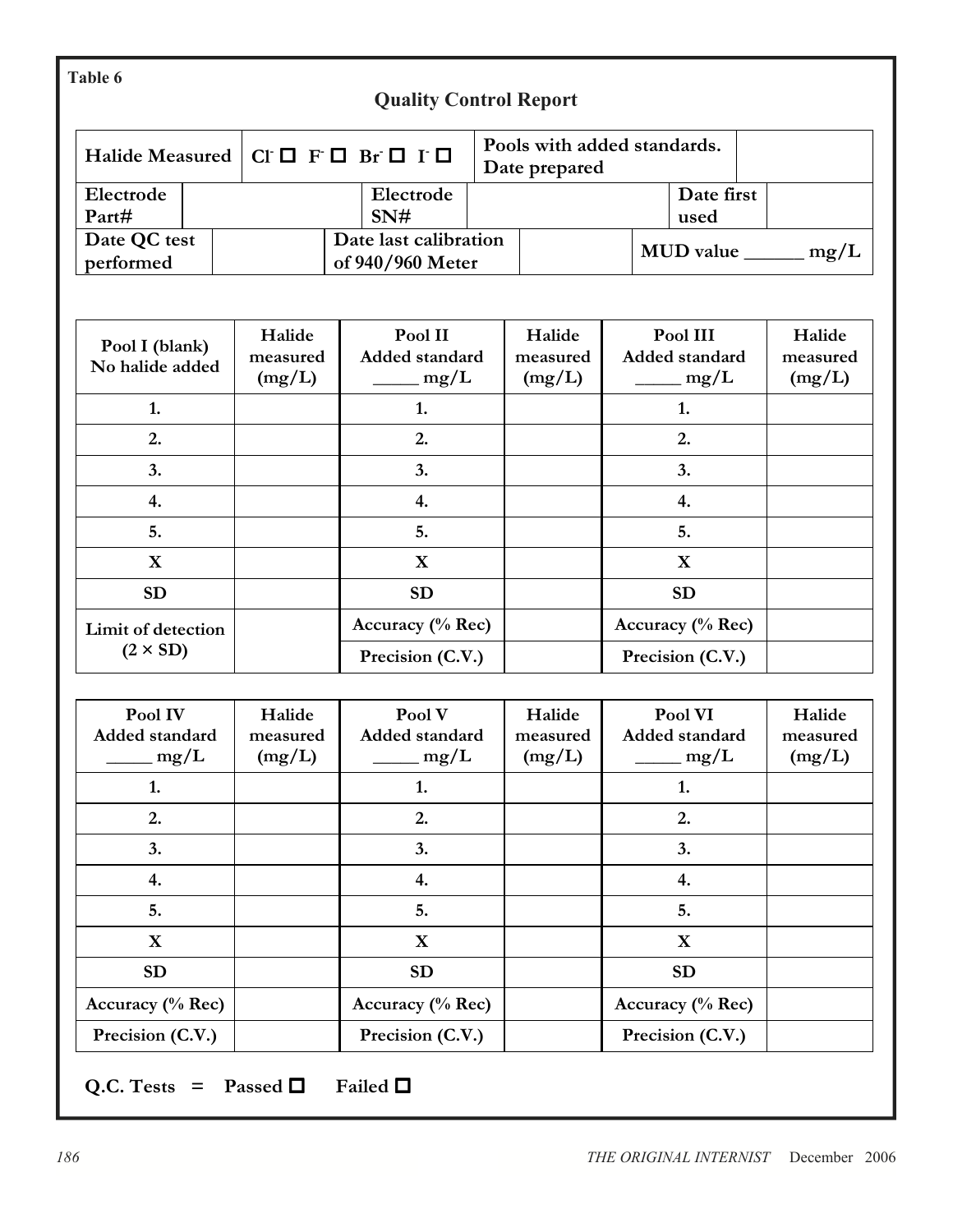into a 95% confidence limit from 90-110%. In general, the intra-assay precision is better than inter-assay precision; and the inter-assay precision in the same laboratory is better than inter-laboratory precision.

For a newly developed procedure, the above validation should be performed prior to analysis of unknown samples and every time the procedure is modified. For routine analysis, the accuracy experiments using single measurement of the pooled samples with added standard are adequate. It is a good practice to spread the pooled spiked samples evenly throughout the batch of unknown samples. When measurements are made near the detection limit, blank samples in 4-6 replicates are needed to assess the sensitivity of the assay. At the 95% confidence limit, the sensitivity would be equal to 2 SD of the blank; and at 99% confidence limit to 3 SD of the blank. Measuring blank samples is not necessary if the levels measured in unknown samples are 2-3 orders of magnitude greater than the blank value.

Acceptable limits of precision and accuracy should be based on the research and clinical applications of these tests. The range of halide concentrations used for the accuracy and precision evaluation should be within the range expected in biological fluids under normal and pathological conditions. For precision and accuracy experiments using serum and saliva, a 3% solution of Bovine Serum Albumin (BSA) in normal saline (NS) is used instead of stripped serum and normal saline is used instead of stripped saliva (Table 5).

A proposed protocol for the reliability testing of a new ISE procedure or a modification of an existing procedure, prior to measurement of halides in unknown samples, is outlined in Table 6.

## **Clinical Applications**

During the 1930s, attempts were made to differentiate between euthyroidism, hyperthyroidism, and hypothyroidism by the effect of iodine supplementation on the basal metabolic rate and the profile of serial serum iodide levels.<sup>36-38</sup> At the Lahey Clinic,<sup>38</sup> an iodine/iodide "tolerance test" was used to assess thyroid functions. To quote Perkin, *et al*: 38

"The technique of the test may be reviewed briefly as follows: 10 cc of blood is withdrawn from the patient, following which a known amount of iodine as Lugol's solution (37.5 mg iodine used at present) in milk is given orally). At one-half hour, one hour, one and one-half hours and at two and one-half hour periods, two cc blood samples are taken ... From the above chart it may be seen that the blood iodine curve does not rise to such a high level in the hyper-

thyroid individual as in the normal or nontoxic goitrous patient."

The last paragraph of this manuscript reads: "An iodine tolerance test is described which may prove to be a valuable asset in establishing a diagnosis of hyperthyroidism."

Obviously, this prediction did not materialize. To this author's knowledge, the first published statement concerning whole body sufficiency for iodine was made by Thompson, *et al*, in 1930:<sup>39</sup> "The normal daily requirement of the body for iodine has never been determined."

This statement is still true today, more than 70 years later. We still don't know the iodine/iodide requirements for whole body sufficiency. The Iodine Project initiated by this author seven years ago<sup>13</sup> was an attempt to answer the question: What is the optimal intake and what is the optimal form of the essential element iodine for whole body sufficiency and for optimal mental and physical performances? Results obtained with the iodine/iodide loading test pre- and postorthoiodosupplementation suggest that 100-400 times the RDA would be required for whole body iodine sufficiency.10 At sufficiency, the human body retains approximately 1.5 g of iodine,<sup>11</sup> 50 times the medical textbooks' figure of 30 mg.

*Background on the Metabolism of Halides***:** The stable halides are quantitatively absorbed by the gastrointestinal tract and renal clearance is the principal mode of excretion.<sup>11,40-43</sup> Chloride and bromide compete with each other for the extracellular fluid compartments and for renal tubular reabsorption. Chloride and bromide are mainly extracellular halides and, as such, are not stored. However, bromide can be oxidized to bromine in fat tissues and stored as organic bromine. Bromide has a high affinity for carbon-carbon double and triple bonds (unsaturated fatty acids). In the central nervous system, bromide is oxidized and organified to form a narcoleptic organobromide.10 Fluoride is stored in bones and teeth, mainly in bones which contains 97% of the total body pool of fluoride.<sup>43</sup> Iodide is stored in target cells which contain the mechanism to transport peripheral iodide inside the cells.<sup>10,16</sup> The oxidized form of iodide, that is, iodine is mainly stored in fat tissues and muscles.<sup>12</sup> Next to fat tissue, muscle contains the largest amount of iodine. Fat and muscle combined contribute 70% of total body iodine in individuals who have achieved iodine sufficiency and, in such cases, the total iodine content in the thyroid gland represents only  $3\%$  of body iodine.<sup>11,12</sup> The organic forms of bromine, when stored in fat tissue,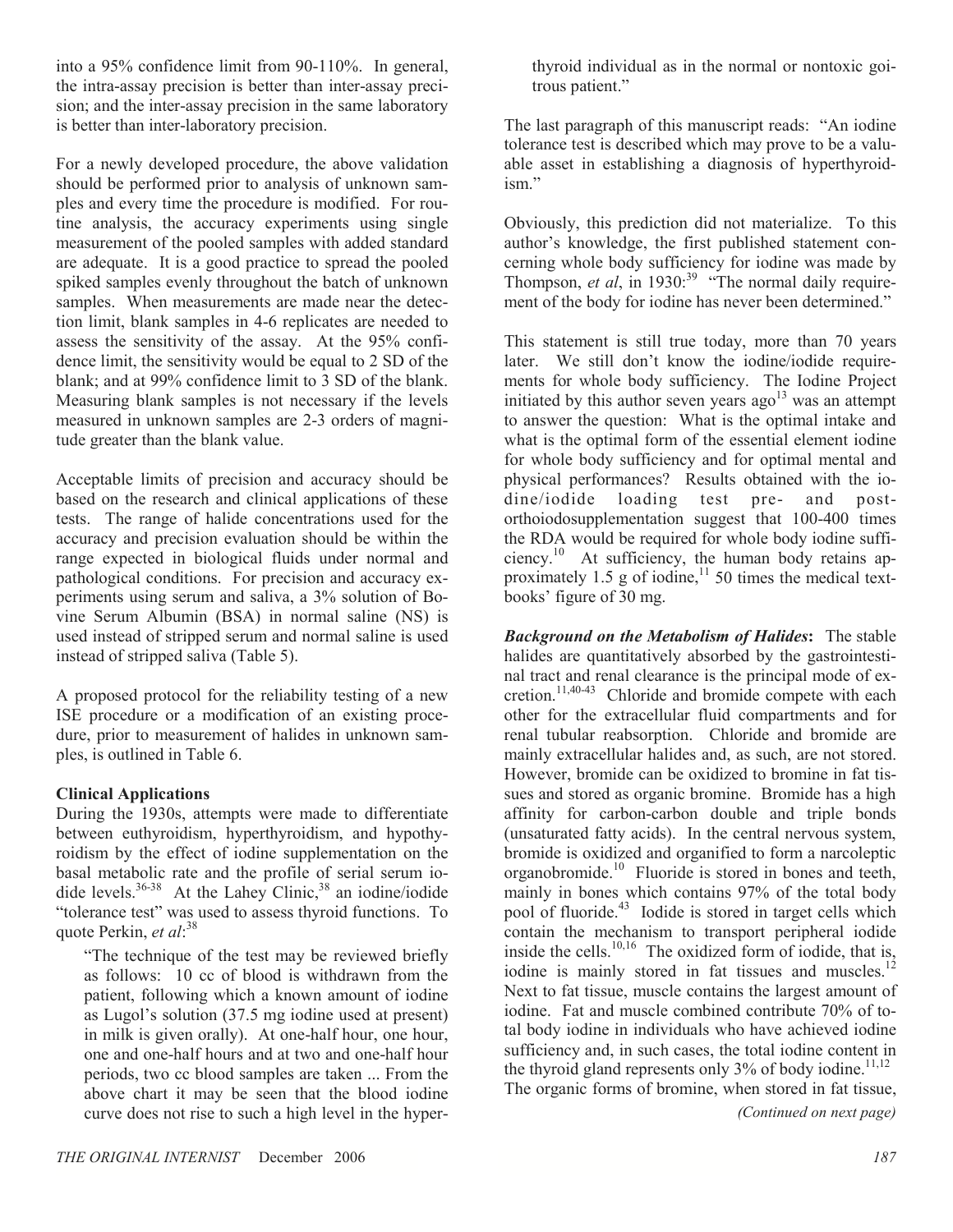# **Some Clinical Applications of the ISE Procedure of Halides in Biological Fluids**

| <b>Halide</b>  | <b>Biological</b><br><b>Fluid</b> | <b>Applications</b>                                                                                                                                                                                                                                                                                                                            |
|----------------|-----------------------------------|------------------------------------------------------------------------------------------------------------------------------------------------------------------------------------------------------------------------------------------------------------------------------------------------------------------------------------------------|
|                | Urine                             | Assessment of salt intake<br>$\bullet$                                                                                                                                                                                                                                                                                                         |
| Chloride       | Serum                             | Serum chloride by ISE procedure pre- and post-chromatography may be<br>$\bullet$<br>useful in cases of suspected bromism                                                                                                                                                                                                                       |
|                | Urine                             | Assessment of fluoride intake<br>$\bullet$<br>Increases following orthoiodosupplementation<br>$\bullet$                                                                                                                                                                                                                                        |
| Fluoride       | Serum                             | Below detection limit in 90% of the samples measured<br>$\bullet$<br>Increases following the loading test<br>$\bullet$<br>Decreases following orthoiodosupplementation<br>$\bullet$                                                                                                                                                            |
|                | Saliva                            | Below detection limit in all samples measured so far<br>$\bullet$<br>Sal/Ser ratio below 0.4<br>$\bullet$                                                                                                                                                                                                                                      |
|                | Urine                             | Depends on chloride intake<br>$\bullet$<br>Increases following salt intake<br>$\bullet$<br>Increases following orthoiodosupplementation<br>$\bullet$                                                                                                                                                                                           |
| <b>Bromide</b> | Serum                             | The best index of bromide excess<br>$\bullet$<br>Increases following salt restriction<br>$\bullet$<br>Decreases following orthoiodosupplementation and chloride load<br>$\bullet$                                                                                                                                                              |
|                | Saliva                            | Lower concentration than serum<br>$\bullet$<br>Sal/Ser ratios ranged is 0.1-0.8<br>$\bullet$                                                                                                                                                                                                                                                   |
|                | Urine                             | Spot test is a rough estimate of iodine balance between intake and retention<br>$\bullet$<br>during the previous 24 hours. A significant difference was observed be-<br>tween female smokers and non-smokers.<br>The iodide levels in 24-hour urine collection post-loading test is a reliable<br>assessment of whole bode iodine sufficiency. |
| Iodide         | Serum                             | Profile of serial serum levels following iodine/iodide load gives an indica-<br>tion of absorption of iodine/iodide and cellular uptake and utilization of io-<br>dine.<br>The 24-hour post-load serum level gives an estimate of whole body iodine<br>$\bullet$<br>sufficiency.                                                               |
|                | Saliva                            | Normal range of sal/ser ratio is 28-74<br>$\bullet$<br>Symporter inefficiency or inhibition associated with low sal/ser ration <28<br>$\bullet$<br>TPO inefficiency or inhibition associated with elevated sal/ser ratio >74<br>$\bullet$                                                                                                      |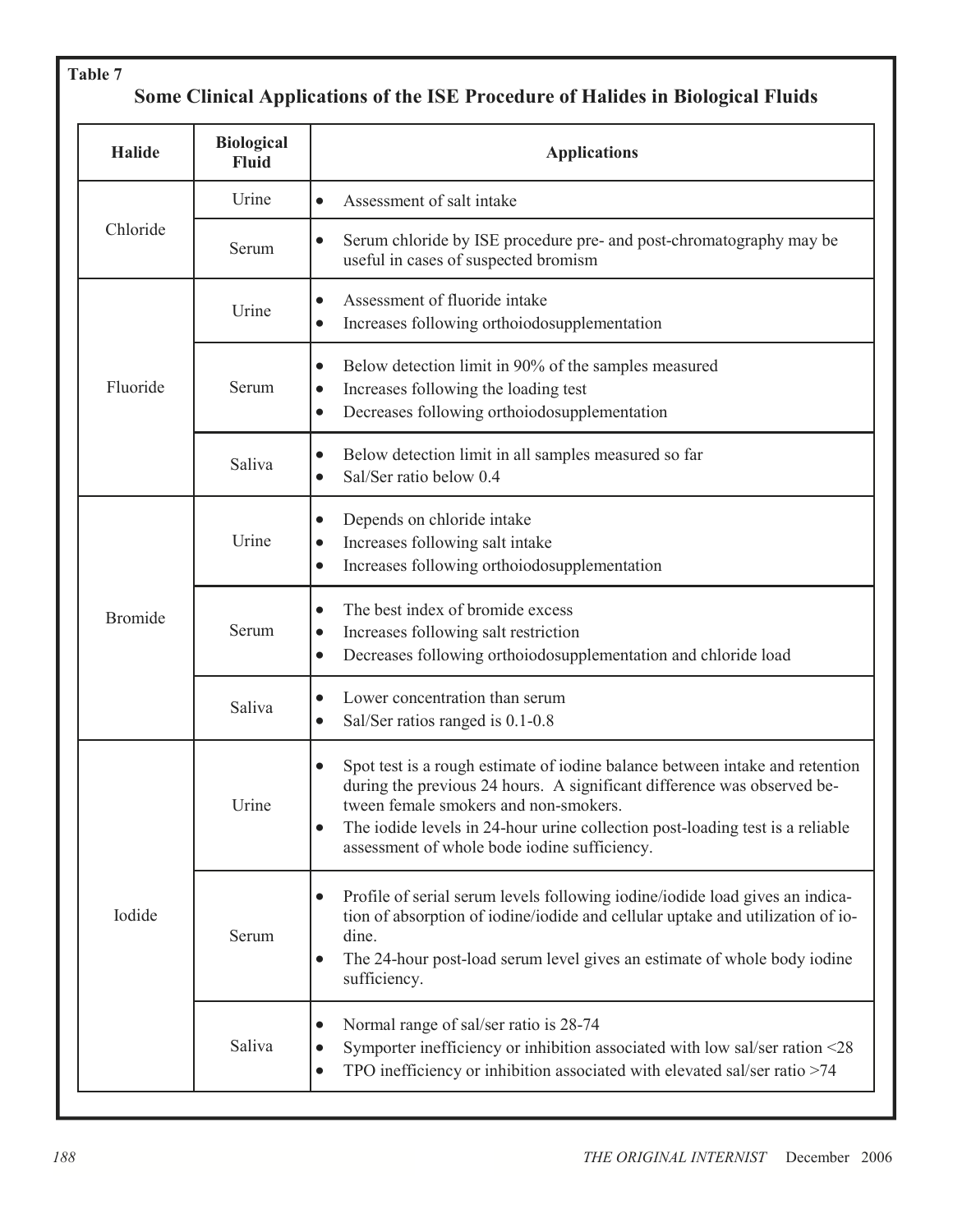have half-lives of several years.<sup>44,45</sup> Organic bromine in fat tissue is slowly reduced to bromide which contributes to the bromide pool. Bromide increases the urinary excretion of iodide<sup>46</sup> and competes with iodide for uptake and utilization by the thyroid gland, $47-50$  causing a relative iodine deficiency. Iodide increases mobilization and urinary excretion of bromide.<sup>13</sup> Based on this background information, some clinical applications of the ISE measurement of the stable halides in urine, serum, and saliva are discussed below. These data are summarized in Table 7.

*Fluoride***:** Urine fluoride levels are a good index of fluoride intake. Urinary fluoride increases following orthoiodosupplementation. $9,13$  Prior to orthoiodosupplementation, urine fluoride levels measured following chromatography in 24 normal subjects had a mean  $\pm SD$ of  $0.95\pm0.072$  mg/24 hours and a post-loading test mean  $\pm$ SD of 1.8 $\pm$ 0.13/24 hours. The levels of urine fluoride measured in these subjects following chromatographic purification were not significantly different from levels obtained with the direct measurement of fluoride in the urine samples. $^{13}$ 

In 250 normal subjects not exposed to fluoride, a mean serum fluoride of 0.018 mg/L with a range of 0.001- 0.047 mg/L were reported by Torra, *et al*, in 1998.<sup>51</sup> Serum fluoride above 0.05 mg/L would therefore be above the normal range. Based on experience at the Optimox Potentiometric R&D Laboratory, serum fluoride concentrations measured in 10 ml of serum were below the limit of detection  $\langle 0.04 \text{ mg/L} \rangle$  in over 90% of the samples measured. Following ingestion of 50 mg of iodine in the form of a Lugol tablet by six normal women, serum fluoride increased slightly to reach mean levels ranging from 0.06-0.09 mg/L between 30 minutes and eight hours post-load.<sup>27</sup> By 24 hours post-load, the fluoride concentrations were below <0.04 mg/L (Figure 7).

The highest level of post-load serum fluoride measured so far was observed in a female patient with multiple allergies who consumed well water with elevated fluoride levels. Her serum fluoride was 0.32 mg/L and 24 hour urine fluoride was 6.4 mg/24 hours, giving a renal clearance rate of 6.4 mg/24 hr  $\div$  0.32 mg/L = 20 L/day. Following orthoiodosupplementation at 50 mg of iodine/day and 3 g vitamin C/day, her serum fluoride decreased to 0.13 mg/L after six weeks and was below 0.04  $mg/L$  by three months.<sup>16</sup> Her allergies improved markedly.

Saliva fluoride levels have consistently been below <0.04 mg/L in all samples measured so far, even post-



iodine/iodide loading, with serum samples increasing up to 0.1 mg/L. Saliva/serum ratio of fluoride is therefore below 0.4.

*Chloride***:** The amount of chloride excreted in the 24 hour urine collection gives a good estimate of salt intake during the previous 24 hours. Since the atomic weight of chloride is 36 and the molecular weight of sodium chloride is 58, salt intake can be estimated by multiplying the amount of chloride excreted in 24 hours by 58/36, that is, 1.6.

In clinical chemistry, chloride is measured directly in serum by the ISE procedure. In cases of bromism, serum chloride is usually overestimated by the direct method due to interference from bromide.<sup>52,53</sup> Spurious elevation of serum chloride from bromide interference in a case of severe bromism was reported by Horowitz in 1997.<sup>53</sup>

Severe bromism should be suspected if the direct method of measuring serum chloride yields values significantly above the normal range. In these cases, the values obtained for serum chloride post-chromatography will be in the normal range. The chromatographic procedure described in this manuscript would assist physicians performing this procedure *in situ* and also commercial and hospital laboratories in the diagnosis of bromism.

*Bromide***:** Both chloride and bromide are passively and *(Continued on next page)*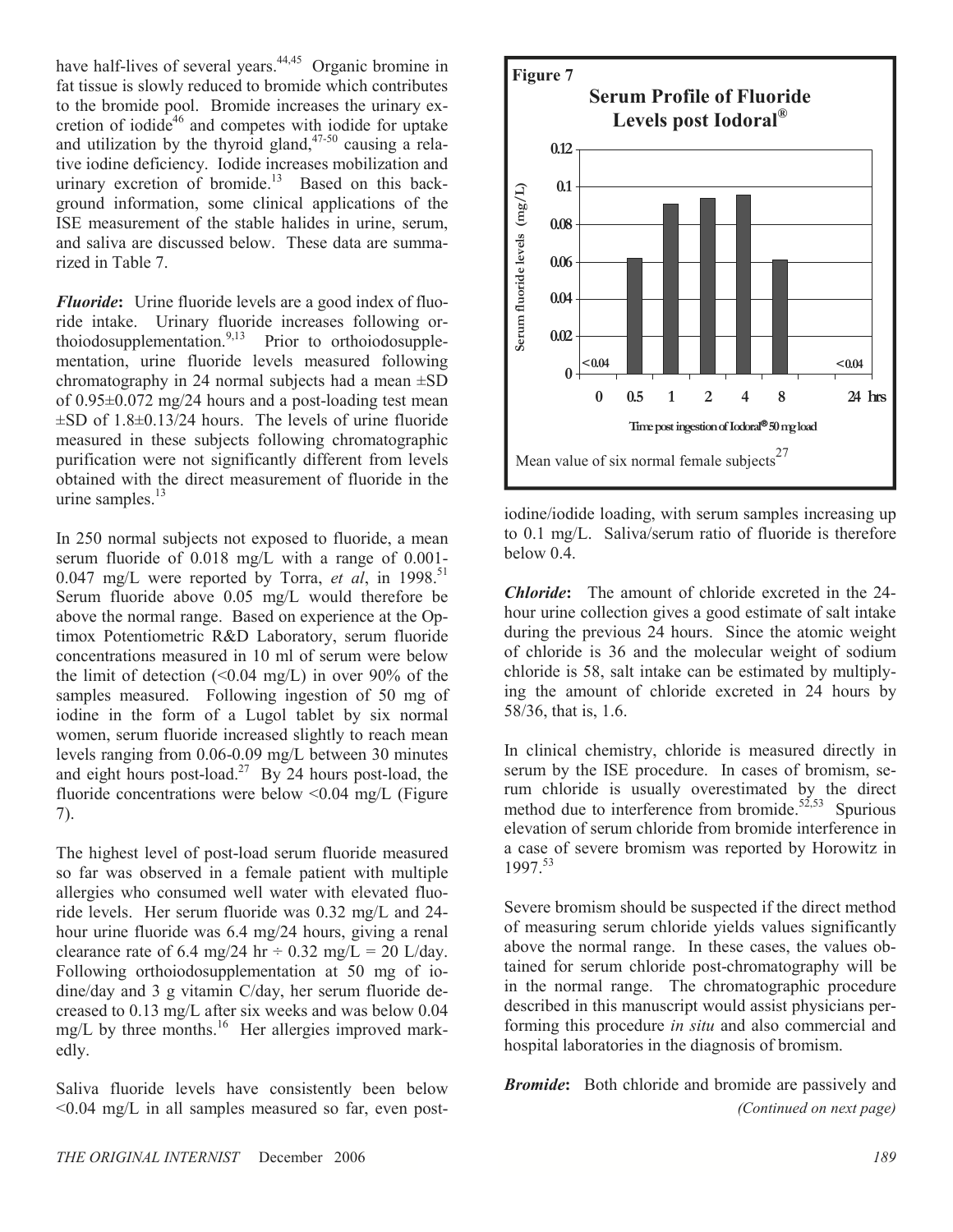quantitatively absorbed by the intestinal tract with an absorption rate faster for bromide than for chloride.<sup>54,55</sup> Chloride competes with bromide for tubular reabsorption, and the biological half-life of bromide can be decreased markedly by administration of chloride.<sup>41,42</sup> In studies performed on rats, the half-life of bromide was 25 days on a salt restricted diet and less than a day with chloride loading.

Compared to fluoride, chloride, and iodide with serum half-life of a few hours and a renal clearance rate of 20- 50 L/day, the serum half-life of bromide averages 12 days (i.e., 288 hours), and the renal clearance of bromide is only 1 L/day. With salt restriction, the renal clearance rate of bromide can be as low as 0.2 L/day. Under chronic exposure to bromide, 40-50 days (4-5 half-lives) must elapse before a steady state serum concentration is achieved, assuming a narrow range of intake of bromide and chloride during that time period. In cases of low chloride intake (salt restricted diet), the time required for steady state is even longer. Because of the above, urinary bromide levels are not a reliable index of intake or of serum bromide levels, when there is recent exposure to bromide before steady state is achieved. Serum bromide levels are the best index of bromide toxicity.

Several authors have attempted to establish a normal range of serum bromide in otherwise normal subjects. Baselt<sup>54</sup> reported mean serum bromide levels of  $3-5$ mg/L in three groups of normal individuals. Sticht and Käferstein<sup>55</sup> reported a normal range for serum bromide of 1.0-7.5 mg/ $\tilde{L}$ . Jong and Burgrel<sup>56</sup> found a mean serum bromide level in 19 male and 19 female subjects of 5.4 mg/L. Miller and Capon<sup>57</sup> reported a range of  $3.5$ -10.0 mg/L in eight normal adult subjects. Olszowy, *et al*, 58 in a manuscript published in 1998, did an extensive review of published data on bromide levels in biological fluids. To quote Olszowy:

"Much work has been carried out to establish a reliable reference concentration of bromide in the biological fluids of healthy humans, and some data are summarized in Table I … With the exception of the high cord serum result shown in Table I, bromide concentrations in all examined body fluids (whole blood, serum, and urine) are similar with a range of 3-12 mg/L and mean value around 5 mg/L, which is consistent with past routine clinical results of this laboratory."

In 183 random blood samples collected in healthy Australians, Olszowy, *et al*, measured a mean of 5.3±1.4 mg/L with a range of 2.5-11.7 mg/L. Based on the above data, the upper limit of the normal range for serum bromide would be 12 mg/L. By toxicological standards,

serum levels of bromide below 500 mg/L are considered non-toxic; 500-1,000 mg/L, possibly toxic; 1,000-2,000 mg/L, serious toxicity; 2,000-3,000 mg/L, coma; greater than  $3,000 \text{ mg/L}$ , possibly fatal.<sup>53</sup> There is a gray zone between the upper limit of normal serum bromide, that is 12 mg/L, and the lower limit of serum bromide considered toxic, that is 500 mg/L. This gray zone needs further investigation.

In Horowitz's patient previously mentioned, serum bromide was 3,180 mg/L, considered possibly fatal. Horowitz's patient experienced severe bromism following daily ingestion of a soft drink containing organic bromine.<sup>53</sup> Brominated oils are used frequently in soft drinks, and the label does not clearly indicate the amount of organic bromine present. As previously stated, organic bromine is stored in fat tissue and released slowly as bromide.

Horowitz stated that he was unable to measure the amount of bromine in the suspected drink because all the bottles were removed by the owner of the store who refused to have the product analyzed. The patient, a computer executive, experienced confusion, ataxia, headache, fatigue, and loss of concentration. The diagnosis of severe bromism was not made until the third visit with the same complaints. Hemodyalysis was required to improve the patient's clinical condition. All these problems originated from consumption of a cola drink. In several reported cases of chronic intoxication from ingesting an organic bromine-containing drug, serum bromide levels remained elevated even after serum levels of the drug were undetectable.<sup>52</sup> Chronic bromide intoxication from this drug is probably due to inorganic bromide released from the drug.

Physicians are encouraged to learn more about the symptoms of bromism and to request serum bromide levels in suspected cases. Chronic bromism causes symptoms that cover many medical specialties: psychiatry, neurology, gastroenterology, and dermatology. If the physician is not familiar with bromine toxicity, these symptoms will be misdiagnosed and mistreated. Ewing and Grant,<sup>59</sup> emphasizing the bromide hazard commented: "Physicians must participate in educating the public to the bromide hazard."

The lowest serum bromide levels that will result in significant mental and physical symptoms is at the present unknown. Fuortes<sup>60</sup> proposed 30 mg/L as the highest non-toxic level of serum bromide. In 1938, Clark $^{61}$  reported that small doses of bromide resulted in dullness, apathy, and inability to concentrate. Sangster, *et al*,<sup>62</sup> evaluated the effect of daily oral ingestion of bromide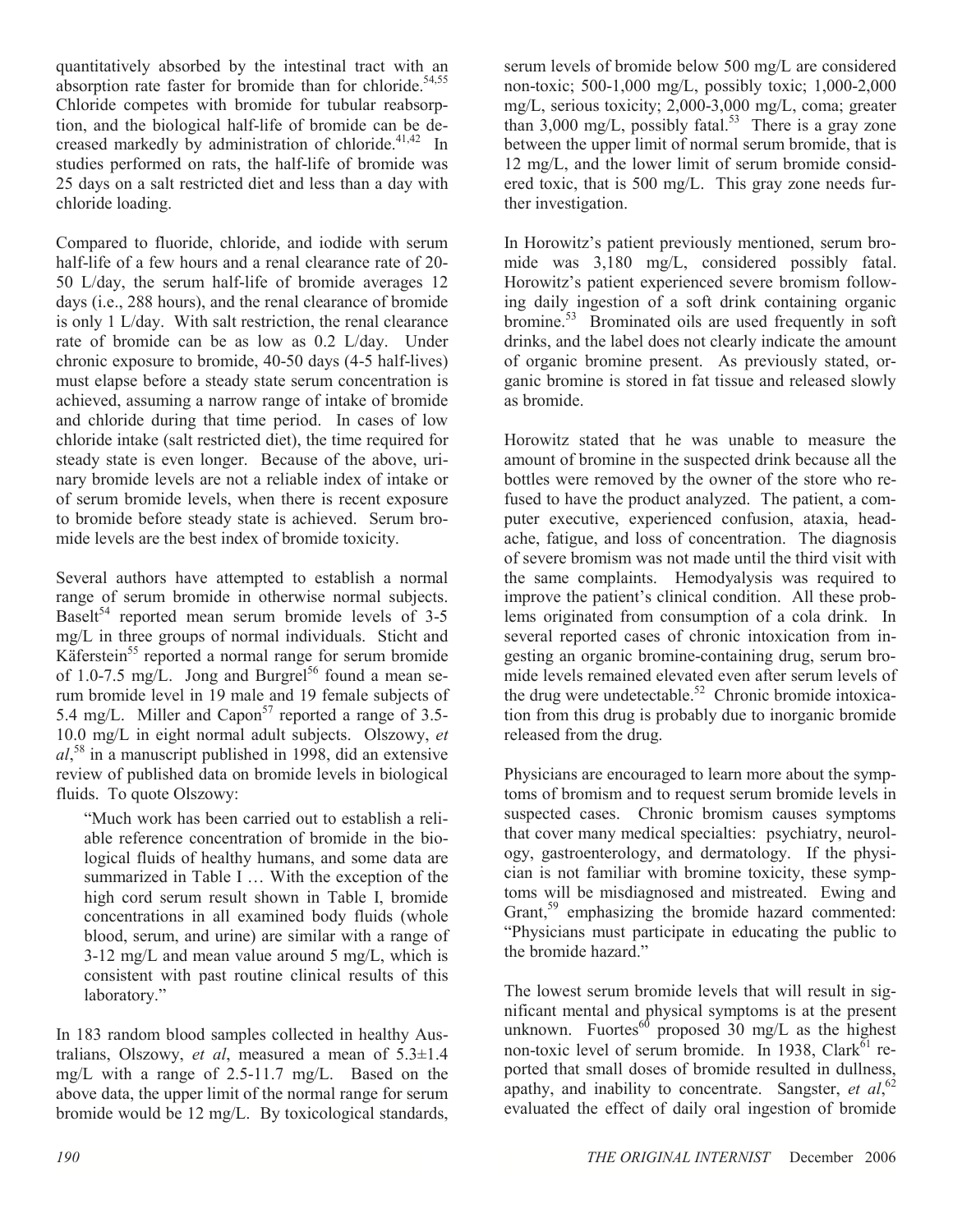for three months at 4 mg/kg BW and 9 mg/kg BW in seven male and seven female volunteers. At the 4 mg/kg BW level, five of the seven males complained of increased sleepiness and decreased ability to concentrate. Decreased amplitude of brain waves in the temporal and central areas were observed in these subjects. Mean serum bromide levels pre-intervention were 5.6 mg/L for the males and 4.8 mg/L for the female subjects. Under steady state conditions at 12 weeks post-intervention, the mean serum bromide levels were 160 mg/L for the seven male subjects and 240 mg/L for the seven female subjects. These levels of serum bromide associated with the above symptoms were much lower than the arbitrarily set limit of 500 mg/L for bromide toxicity.

How many patients with misdiagnosed bromism are currently treated with psychiatric drugs? Levin<sup>63</sup> in 1948, described four varieties of bromide psychosis: chronic brain syndrome from chronic bromism, delirium, schizophrenia, and hallucinosis. Decreased cerebral blood flow was reported in a case of bromide psychosis, being one-third of values observed in normal subjects.<sup>64</sup> Undiagnosed bromism is common in psychiatric patients.<sup>59,65</sup>

Bromide has been implicated in thyroid cancer.<sup>9,10</sup> Malenchenko, *et al*,<sup>66</sup> measured the content and distribution of iodine, chlorine, and bromine in normal and pathological thyroid tissue. No significant trend was observed for chlorine. Iodine levels were significantly lower in thyroid cancer, Hashimoto's thyroiditis, and goiter than normal tissue. Bromine concentrations were elevated in all thyroid pathologies. The highest bromine levels were found in thyroid cancer, being 50 times higher than normal thyroid tissue.

Rats fed brominated oils displayed thyroid hyperplasia, myocarditis, fatty liver, and testicular atrophy. $67-70$  Decreased activity of glucose-6-phosphate dehydrogenase and glucose-6-phosphatase were observed before hepatic pathology was demonstrated histologically. Since the above enzymes are involved in the production of hydrogen peroxide by the thyroid gland, and hydrogen peroxide is the oxidant used by TPO to oxidize symported iodide,<sup>10</sup> mild bromism may be a factor in some forms of hypothyroidism caused by decreased oxidation and organification of intracellular iodide. In such cases, the exchangeable iodide pool of the thyroid and other target organs would be higher than normal.

Serum bromide levels measured at the Optimox Potentiometric R&D Laboratory prior to orthoiodosupplementation are rarely below 12 mg/L in "normal subjects." Values are usually 30-120 mg/L. These levels decreased markedly following orthoiodosupplementation in these



normal subjects who reported lifting of brain fog, less fatigue, and performing more in less time, that is, they became more efficient. In six normal female subjects evaluated following ingestion of 50 mg of iodine in the form of Lugol tablets, the mean serum level was 43 mg/L pre-load and increased significantly post-load with biphasic profile (Figure 8). This pattern is suggestive of an enterohepatic circulation of bromide like iodine.<sup>12</sup> The mean serum bromide levels in these six subjects prior to the iodine/iodide load were eight times higher than reported in the literature previously reviewed. This may be due to increased exposure to bromide and/or decreased salt intake. Based on the author's experience over the past 30 years with normal subjects participating in a wide range of clinical studies, normal subjects today are not what they used to be. "Normal" individuals often complain of brain fog, fatigue, and lack of motivation. Bromide is used extensively in our food and water supplies<sup>15</sup> and could play a role in these symptoms. Iodine and chloride increase the renal clearance of bromide and the above complaints are improved following orthoiodosupplementation<sup>10</sup> and salt loading.<sup>14</sup>

*Iodide***:** In populations consuming iodine at RDA levels, random sampling of urine for ISE measurement of iodide gives a rough estimate of intake. A significant difference (p<0.05) was observed between spot urine iodide levels measured in female patients attending a breast clinic when female smokers were compared with nonsmokers, and non-significant trend between patients with breast cancer and patients without breast cancer.<sup>20</sup> Spot urine sampling for iodide measurement may be of value *(Continued on next page)*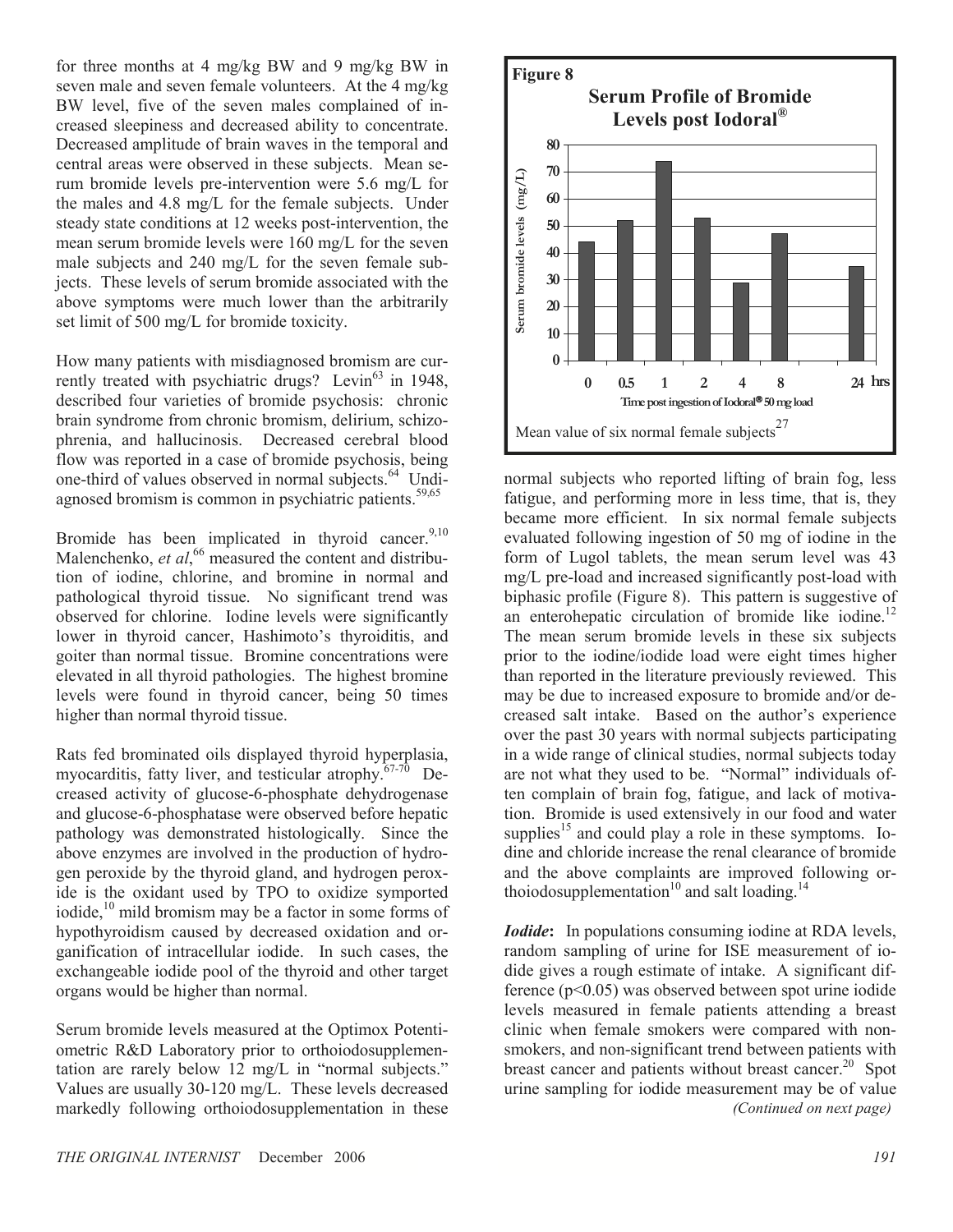in epidemiological studies, but it is not a reliable index of whole body sufficiency. The most useful application of the measurement of urinary iodide is in the 24-hour urine collection post-iodine/iodide load pre- and postorthoiodosupplementation, using arbitrarily 90% of the load excreted as an index of whole body iodine sufficiency.<sup>10</sup> At 50 mg iodine/day, sufficiency is usually achieved within three months in normal female subjects but may take several months in patients with elevated bromide levels. In six normal subjects ingesting 100 mg iodine/day in the form of a Lugol tablet, body sufficiency was assessed by the loading test every two weeks for six weeks. All six subjects achieved sufficiency at six weeks.

In certain circumstances, the iodine/iodide loading test may result in a high percentage of the iodine load recov-

ered in 24-hour urine collection from an iodine deficient patient, giving the false impression of whole body iodine sufficiency.<sup>14,16</sup> This can occur when the gastrointestinal absorption of iodine is very efficient, but peripheral iodide is not efficiently transferred inside the target cells or the symported iodide is not oxidized and organified.<sup>14</sup> Peripheral iodide is cleared very rapidly by the kidneys with a clearance rate of 43.5 L/day,<sup>11</sup> resulting in a high percentage of the iodine/iodide load excreted.

The saliva/serum iodide ratio 24 hours postiodine/iodide load gives a reliable index of the efficiency of the iodide transport mechanism. We reported a normal range of 28-74 with a mean  $\pm$ SD of 44.2 $\pm$ 13.7.<sup>16</sup> The 24-hour post-load mean serum iodide levels in these subjects were  $0.76\pm0.17$  mg/L. In a female patient with breast cancer and elevated serum bromide levels, or-



50 mg in six normal female subjects and in a patient with iodide transport defect. Patient excreted 90% of the iodine load, but her basal serum inorganic iodide level was very low (0.016 mg/L). This pattern suggests a defect in the iodine retention mechanism.<sup>14</sup>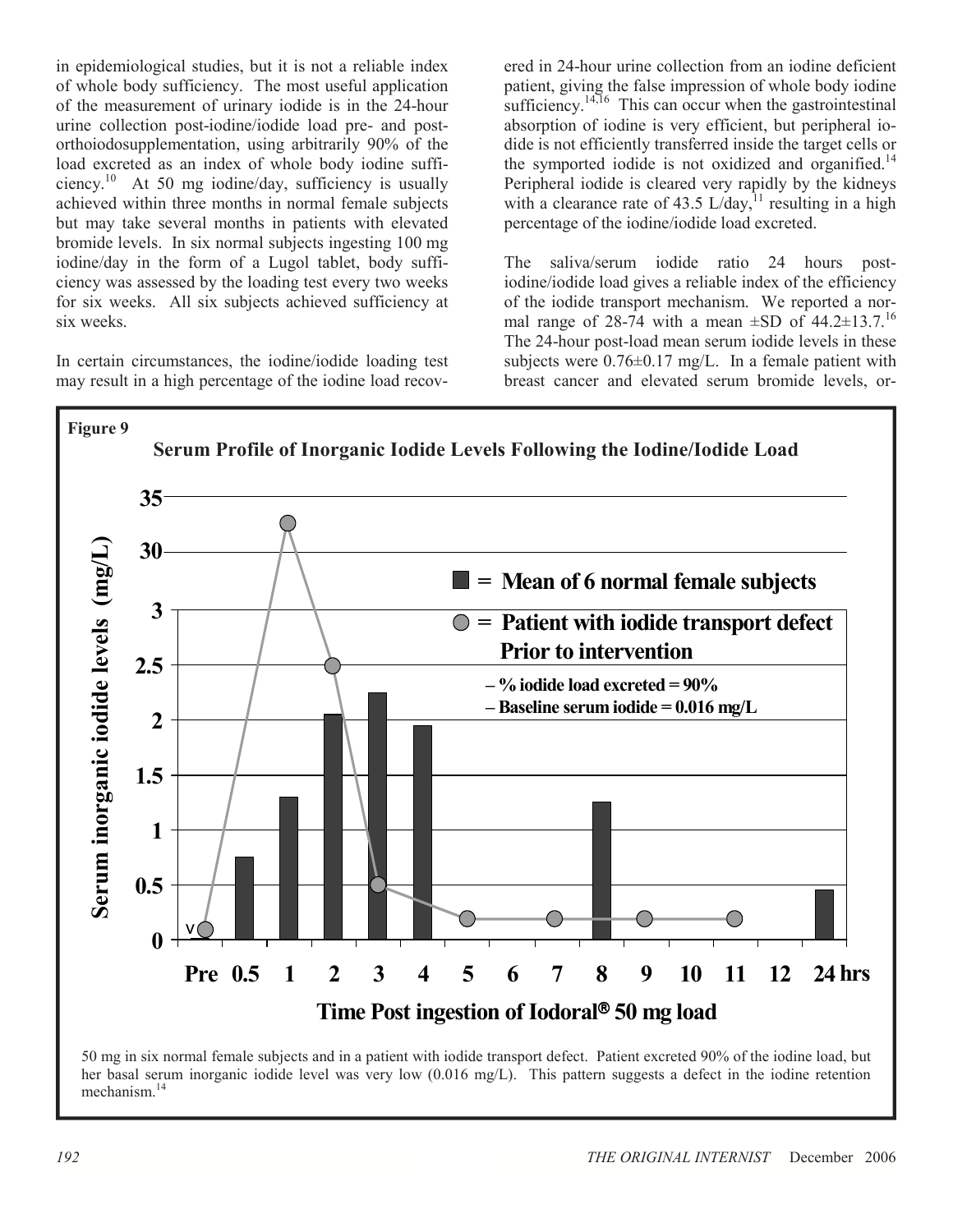

thoiodosupplementation at 100 mg/day for six weeks resulted in a 10-fold drop in serum bromide and a 3 fold increase in the saliva/serum iodide ratio. At the beginning of the study, serum bromide level was 121 mg/L (normal range 3-12 mg/L), and the saliva/serum iodide ratio was 22 (normal range is 28-74). Following six weeks at 100 mg iodine/day, serum bromide decreased markedly to 12.7 mg/L, and the saliva/serum ratio increased to 61. These results were obtained without chloride loading.

In a female patient who presented with hyperthyroidism followed by hypothyroidism and elevated serum bromide, serial serum iodide measurement for 11 hours post-iodine/iodide load displayed a markedly elevated serum iodide level of 32 mg/L at one hour post-load followed by a marked drop to 2.5 mg/L at two hours and below  $0.5 \text{ mg/L}$  thereafter.<sup>14</sup> She could tolerate only 6.25 mg of the iodine supplement before because of side effects probably due to detoxification from bromism. Following 3 g of sustained release vitamin 90% of the load prior to intervention and 49.2% three months post-intervention (Figures 9 and 10).

*(Continued on next page)*  As previously mentioned, elevated bromide levels block TPO activity and could result in hypothyroidism. Besides bromide toxicity, other TPO inhibitors could produce the same end result. Since the salivary glands concentrate and organify peripheral iodide, blockage of oxidation of iodide would result in an elevated saliva/serum iodide ratio above 74. Elevated saliva/serum iodide ratio was observed in some patients with hypothyroidism and autoimmune thyroiditis. This interesting observation needs follow-up. This elevated ratio is suggestive of decreased oxidation and organification of iodide. Hydrogen peroxide  $(H_2O_2)$  administration or enhancing the  $H_2O_2$  producing NADPHoxydase system with vitamin  $B_3$  would be expected to result in a beneficial effect. The author is currently assessing the organification of iodide by measuring the ratio of organic iodine over total iodide in saliva. By measuring saliva iodide before and after reduction with sodium metabisulfite and sodium borohydride, organic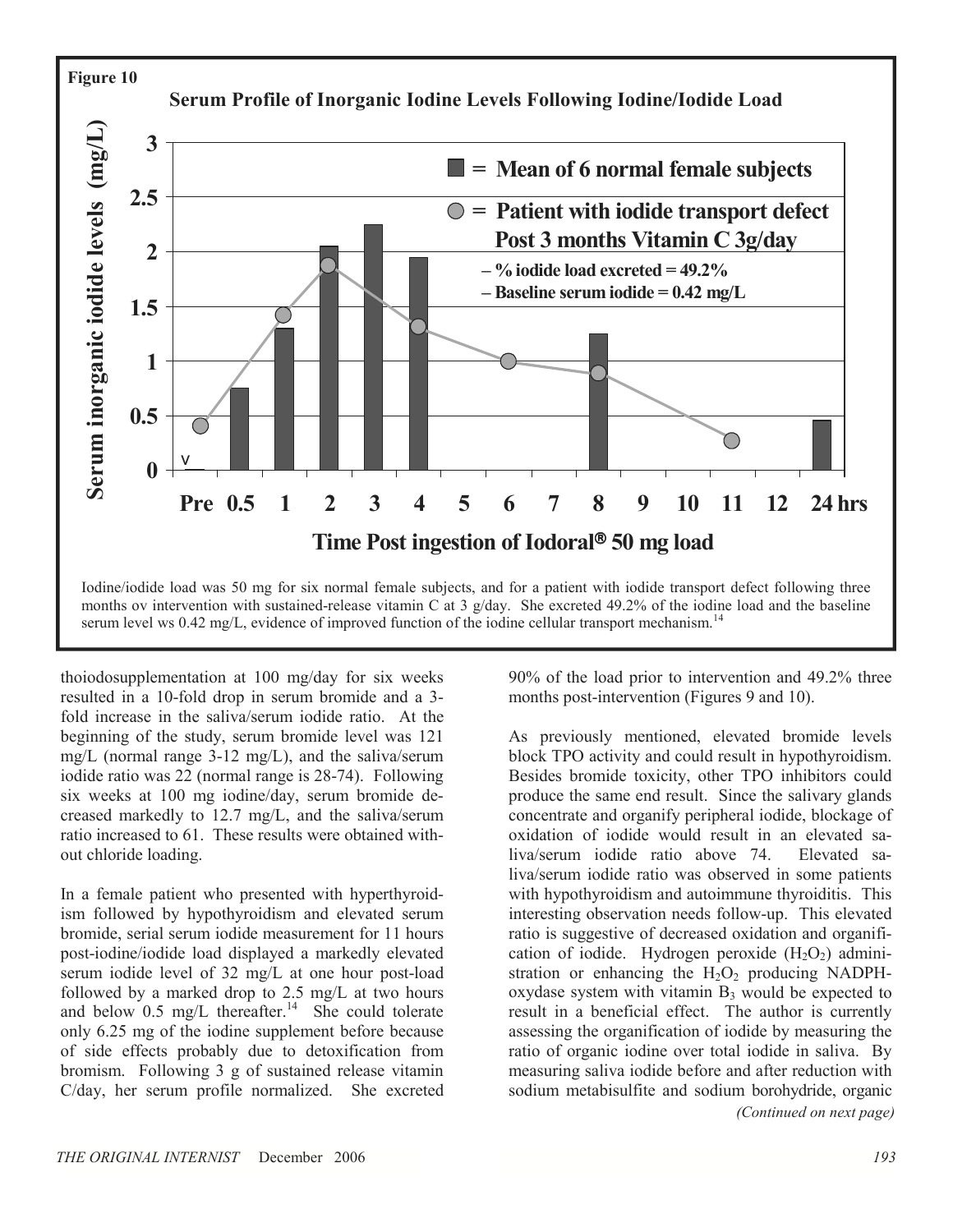iodine can be estimated by the difference between the two values obtained.

The study of the metabolism of iodide and the other halides can be assessed using commercial laboratories, but physicians have not utilized these services because of the expense involved and also because physicians are not aware of the importance of these halides in medical practice. With the ISE procedure described in this manuscript, these studies can be performed in the physician's office. Consequently, the clinical applications of these procedures will become more widespread among the medical profession. Clinical research using nutrients instead of prescription drugs gives the physician the satisfaction of contributing to new knowledge in alternative medicine while at the same time improving patient care using nutrients instead of drugs.

#### **About the Author**

*Guy E. Abraham, MD, is a former Professor of Obstetrics, Gynecology, and Endocrinology at the UCLA School of Medicine. Some 35 years ago, he pioneered the development of assays to measure minute quantities of steroid hormones in biological fluids. He has been honored as follows: General Diagnostic Award from the Canadian Association of Clinical Chemists, 1974; the Medaille d'Honneur from the University of Liege, Belgium, 1976; the Senior Investigator Award of Pharmacia, Sweden, 1980. The applications of Dr. Abraham's techniques to a variety of female disorders have brought a notable improvement to the understanding and management of these disorders.* 

*Twenty-five years ago, Dr. Abraham developed nutritional programs for women with premenstrual tension syndrome and post-menopausal osteoporosis. They are now the most commonly used dietary programs by American obstetricians and gynecologists. Dr. Abraham's current research interests include the development of assays for the measurement of iodide and the other halides in biological fluids and their applications to the implementation of orthoiodosupplementation in medical practice.* 

#### **REFERENCES**

- 1) Abraham GE. "Iodine: The universal nutrient." *Townsend Letter*, 2005; 269:85-88.
- 2) Abraham GE. "The history of iodine in medicine. Part I: From discovery to essentiality." *The Original Internist*, 2006; 13(1):29-36.
- 3) Abraham GE. "The history of iodine in medicine. Part II: The search for and the discovery of thyroid hormones." *The Original Internist*, 2006; 13(2):67-70.
- 4) Abraham GE. "The history of iodine in medicine. Part III: Thyroid fixation and medical iodophobia." *The Original Internist*, 2006; 13(2):71-78.
- 5) Abraham GE. "The Wolff-Chaikoff effect: Crying wolf?" *The Original Internist*, 2005; 12(3):112-118.
- 6) Abraham GE, Flechas JD, and Hakala JC. "Measurement of urinary iodide levels by ion-selective electrode: Improved sensitivity and specificity by chromatography on anion-exchange resin." *The Original Internist*, 2004; 11(4):19-32.
- 7) Abraham GE, Flechas JD, and Hakala JC. "Optimum levels of iodine for greatest mental and physical health." *The Original Internist*, 2002; 9(3):5-20.
- 8) Abraham GE, Flechas JD, and Hakala JC. "Orthoiodosupplementation: Iodine sufficiency of the whole human body." *The Original Internist*, 2002; 9(4):30-41.
- 9) Abraham GE. "Iodine supplementation markedly increases urinary excretion of fluoride and bromide." *Townsend Letter*, 2003; 238:108-109.
- 10) Abraham GE. "The safe and effective implementation of orthoiodosupplementation in medical practice." *The Original Internist*, 2004; 11(1):17-36.
- 11) Abraham GE. "The concept of orthoiodosupplementation and its clinical implications." *The Original Internist*, 2004; 11(2):29-38.
- 12) Abraham GE. "Serum inorganic iodide levels following ingestion of a tablet form of Lugol solution: Evidence for an enterohepatic circulation of iodine." *The Original Internist*, 2004; 11(3):29-34.
- 13) Abraham GE. "The historical background of the iodine project." *The Original Internist*, 2005; 12(2):57-66.
- 14) Abraham GE and Brownstein D. "Evidence that the administration of vitamin C improves a defective cellular transport mechanism for iodine: A case report." *The Original Internist*, 2005; 12(3):125-130.
- 15) Abraham GE and Brownstein D. "Validation of the orthoiodosupplementation program: A rebuttal of Dr. Gaby's editorial on iodine." *The Original Internist*, 2005; 12(4): 184-194.
- 16) Abraham GE, Brownstein D, and Flechas JD. "The saliva/serum iodide ratio as an index of sodium/iodide symporter efficiency." *The Original Internist*, 2005; 12(4): 152-156.<br>17) Brownstein D. "Clinical experience wi
- Brownstein D. "Clinical experience with inorganic, non-<br>radioactive iodine/iodide." The Original Internist, 2005; The Original Internist, 2005; 12(3):105-108.
- 18) Flechas JD. "Orthoiodosupplementation in a primary care practice." *The Original Internist*, 2005; 12(2):89-96.
- 19) Eskin BA. "Dynamic effects of iodine therapy on breast cancer and the thyroid." *Proc Int Thyroid Symposium*, 1996; 6:192-197.
- 20) Eskin BA, Anjum W, *et al*. "Identification of breast cancer by differences in urinary iodine." *Proceeding of the Am Assoc of Cancer Res*, 2005; 46:504 (2150).
- 21) Cann SAH. "Hypothesis: Dietary iodine intake in the etiology of cardiovascular disease." *JACN*, 2006; 25:1-11.
- 22) Shrivastava A, Tiwari M, *et al*. "Molecular iodine induces caspase-independent apoptosis in human breast carcinoma cells involving mitochondra-mediated pathway." *J Biol Chem*, 2006; 281(28):19762-19771.
- 23) Yabu Y, Miyai K, et al. "Measurement of iodide in urine using the iodide selective ion electrode." *Endocrinol*, 1986; 83:905- 911.
- 24) Konno N, Yuri K, and Miura K. "Clinical evaluation of the iodide/creatinine ratio of casual urine samples as an index of daily iodide excretion in a population study." *Endocrine Journal*, 1993; 40:163-169.
- 25) Lacroix DE and Wong P. "Determination of iodide in milk using the iodide specific ion electrode and its application to market milk samples*." Journal of Food Protection*, 1980; 43:672-674.
- 26) Gushurst CA, Mueller JA, *et al*. "Breast milk iodide: Reassess-